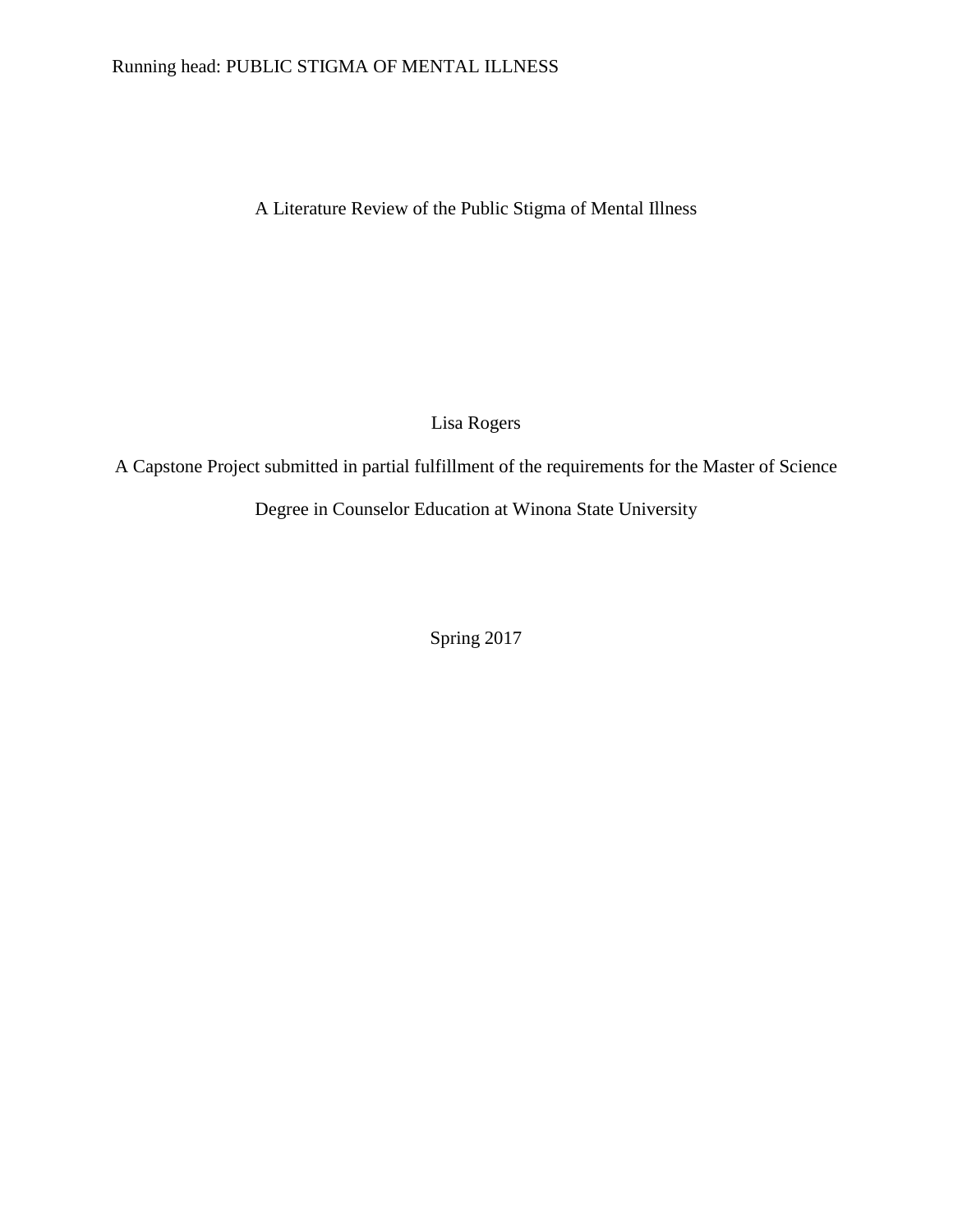Winona State University

College of Education

Counselor Education Department

CERTIFICATE OF APPROVAL

\_\_\_\_\_\_\_\_\_\_\_\_\_\_\_\_\_\_\_\_\_\_\_\_\_\_

# CAPSTONE PROJECT

\_\_\_\_\_\_\_\_\_\_\_\_\_\_\_\_\_\_\_

A Literature Review of the Public Stigma of Mental Illness

This is to certify that the Capstone Project of

Lisa Rogers

Has been approved by the faculty advisor and the CE 695 – Capstone Project

Course Instructor in partial fulfillment of the requirements for the

Master of Science Degree in

Counselor Education

Capstone Project Supervisor: Dr. Eric Baltrinic

Approval Date: 1/10/17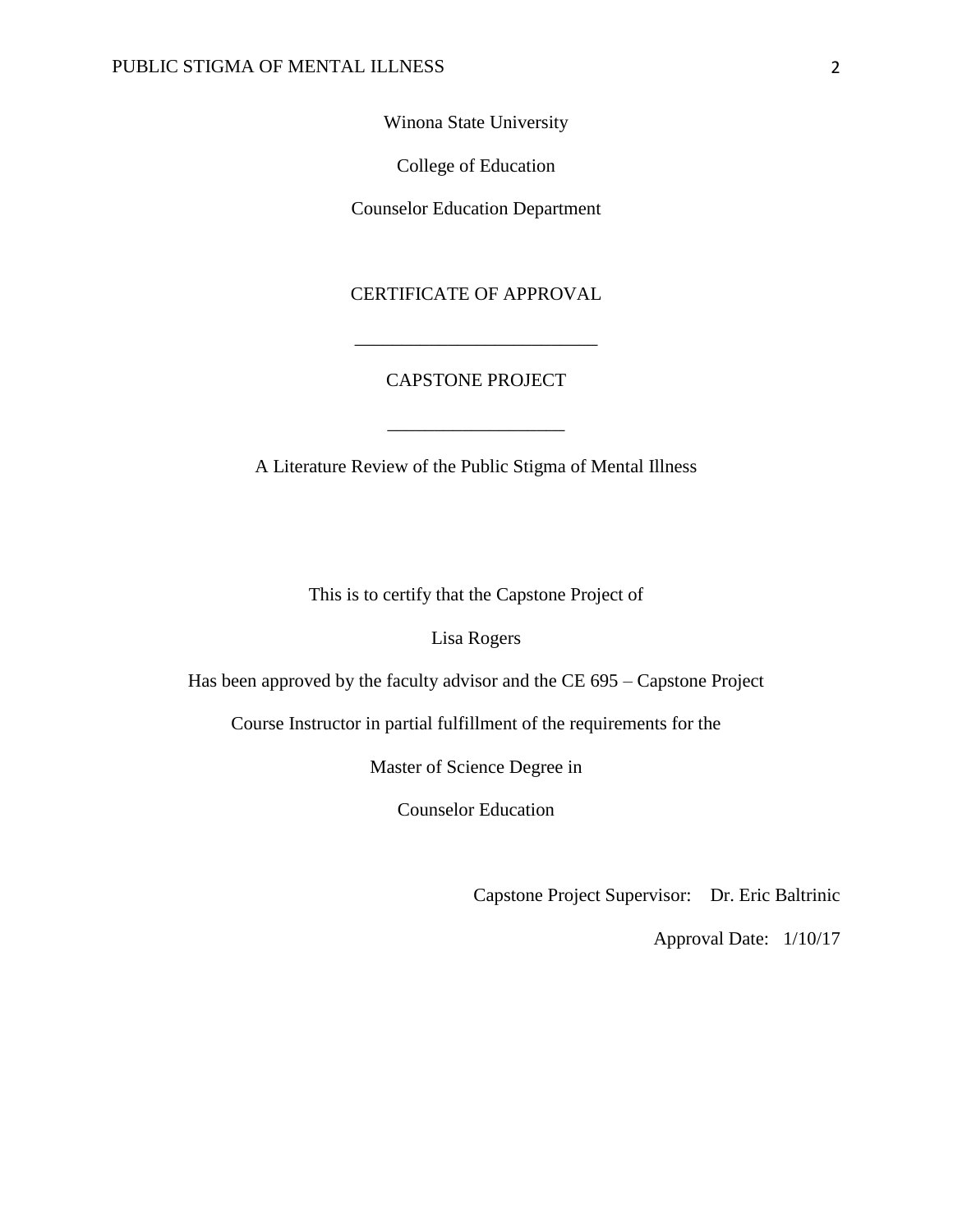#### Abstract

The public stigma of mental illness refers to an external evaluation that someone is violating the norms of society. The public stigma of mental illness effects those with a mental illness through the experiencing discrimination and micro aggressions, and often is a barrier to seeking help (Overton & Medina, 2008; Maier, Gentile, Vogel, & Kaplan, 2014). The public stigma of mental illness may also exacerbate mental health symptoms in individuals' who experience it (Kendra, Mohr, & Pollard, 2014). Social contact programs have been found to be the most effective way to combat the public stigma of mental illness. Additionally, mental health counselors also are not immune to the stigma of mental illness, especially when it comes to disorders such as Borderline Personality Disorder and Schizophrenia. Due to this, social contact programs, making efforts to work collaboratively with clients, and advocating for clients may be needed.

*Keywords:* public stigma, mental illness, social contact, counselors, interventions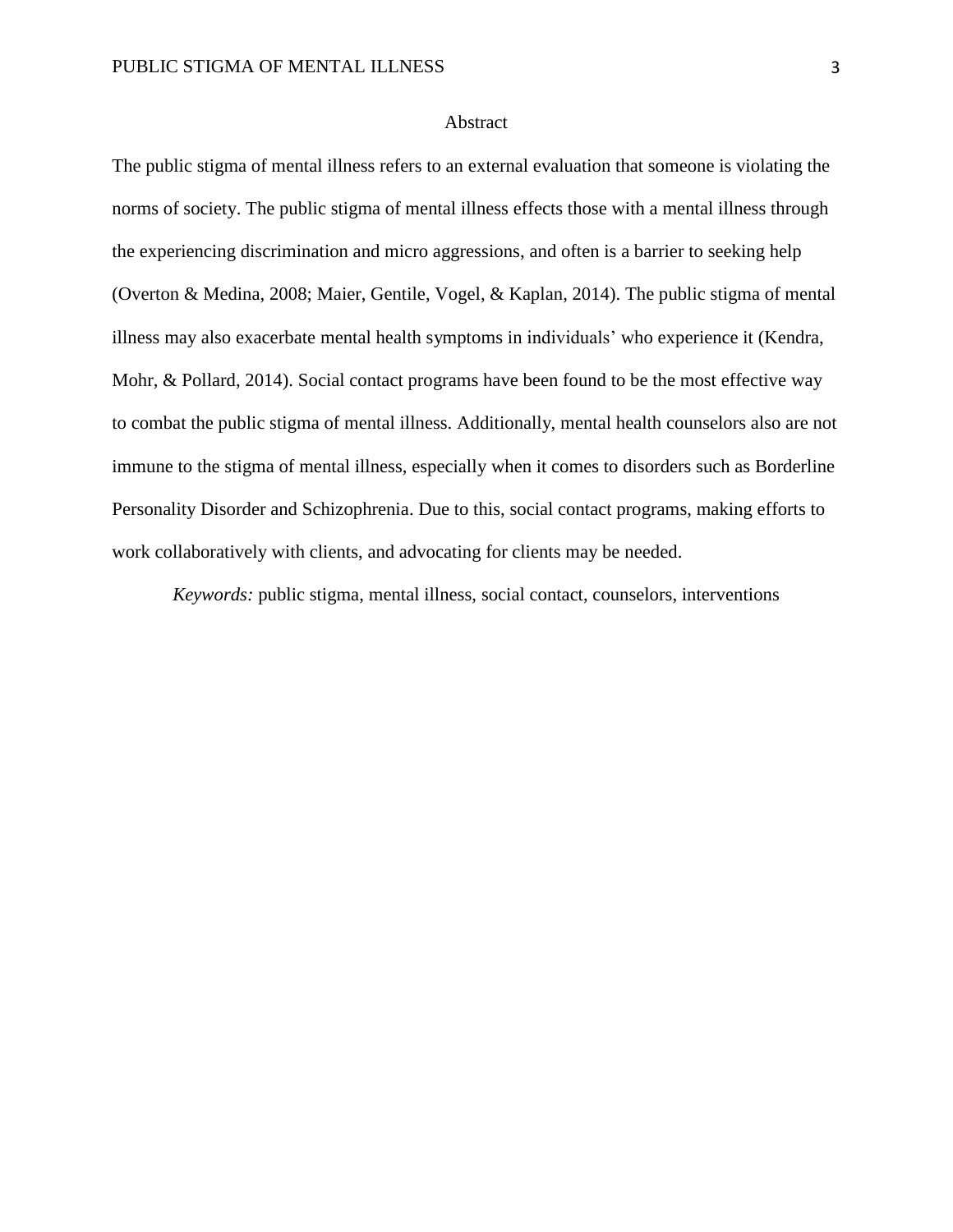# Contents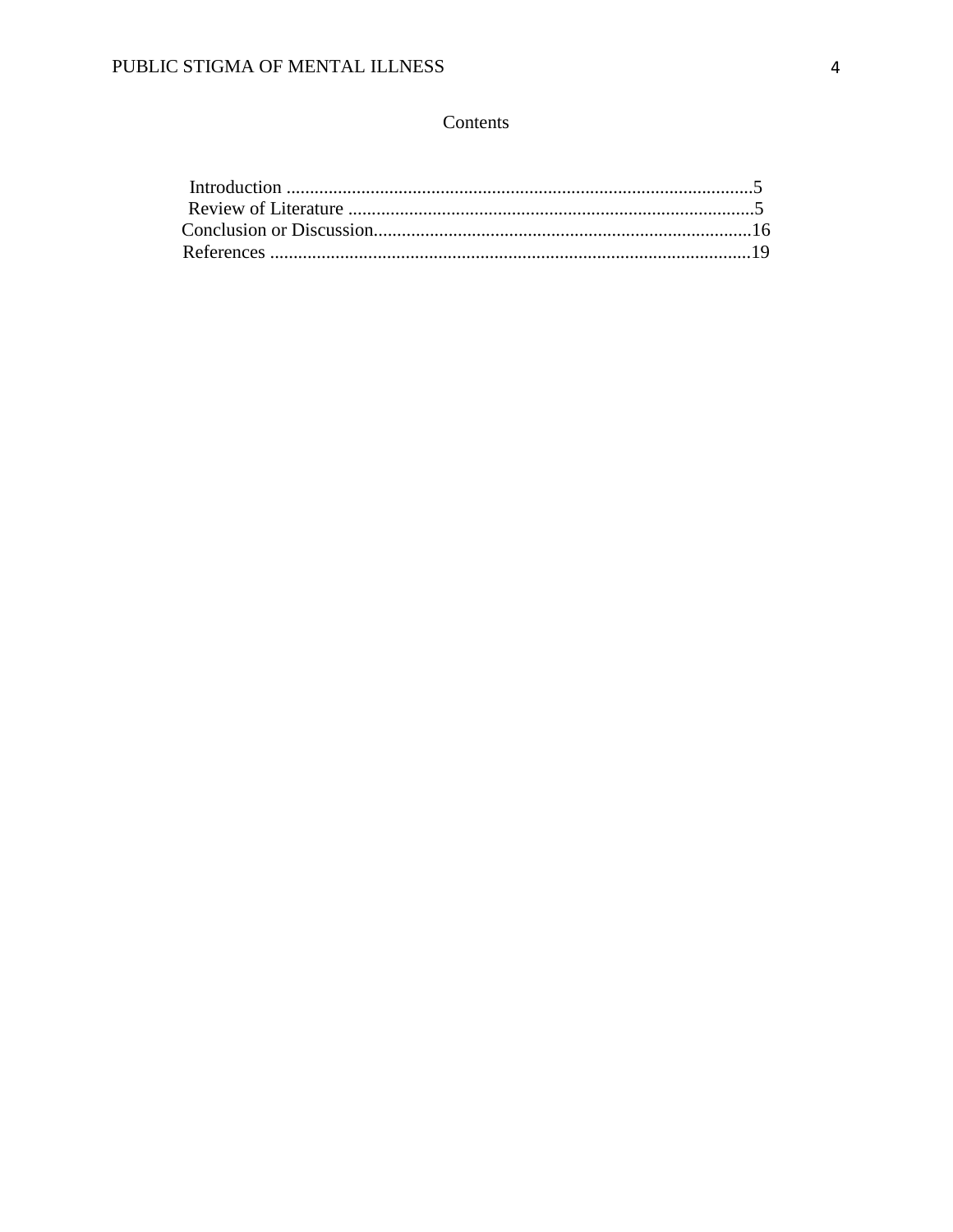## A Literature Review of the Public Stigma of Mental Illness

Individuals who are stigmatized are believed to have some attribute or characteristic that gives them an undesirable social identity (Brown, 2012). Each year, as few as 11% of individuals with a mental health condition seek help, and stigma has been cited as a main reason why individuals do not seek help (Maier et al., 2014; Overton & Medina, 2008). Stigma has a negative impact on the lives of those with a mental illness and is a barrier to seeking treatment, and so reducing the stigma that surrounds mental illness is an important public health initiative (Lauber, Carlos, & Wulf, 2005).

# **Review of the Literature**

There are several types of stigma that exist. The three main types of stigma are selfstigma, public stigma, and structural stigma (Corrigan, Powell, & Rusch, 2012). For the purposes of this paper, public stigma is the type of stigma which will be primarily talked about. Public stigma is an external evaluation of someone else, which is based upon the norms of society (Overton & Medina, 2008). Stigmatizing attitudes are activated when someone recognizes a cue that someone has a mental illness. That cue could be a noticeable difference in behavior, the appearance of the person, or the knowledge that someone has received a mental health diagnosis. After a cue that someone has a mental illness has been recognized, stereotypes are then activated (Corrigan, 2004). One example of a prevalent stereotype pertaining to mental illness is that all people with a mental illness are violent. After a stereotype has been activated, what often follows is discrimination (Corrigan, 2004).

## **Effects of Stigma**

The stigma of mental illness effects individuals with a mental illness in various ways. Individuals are often discriminated against and experience microaggressions. Stigma can also be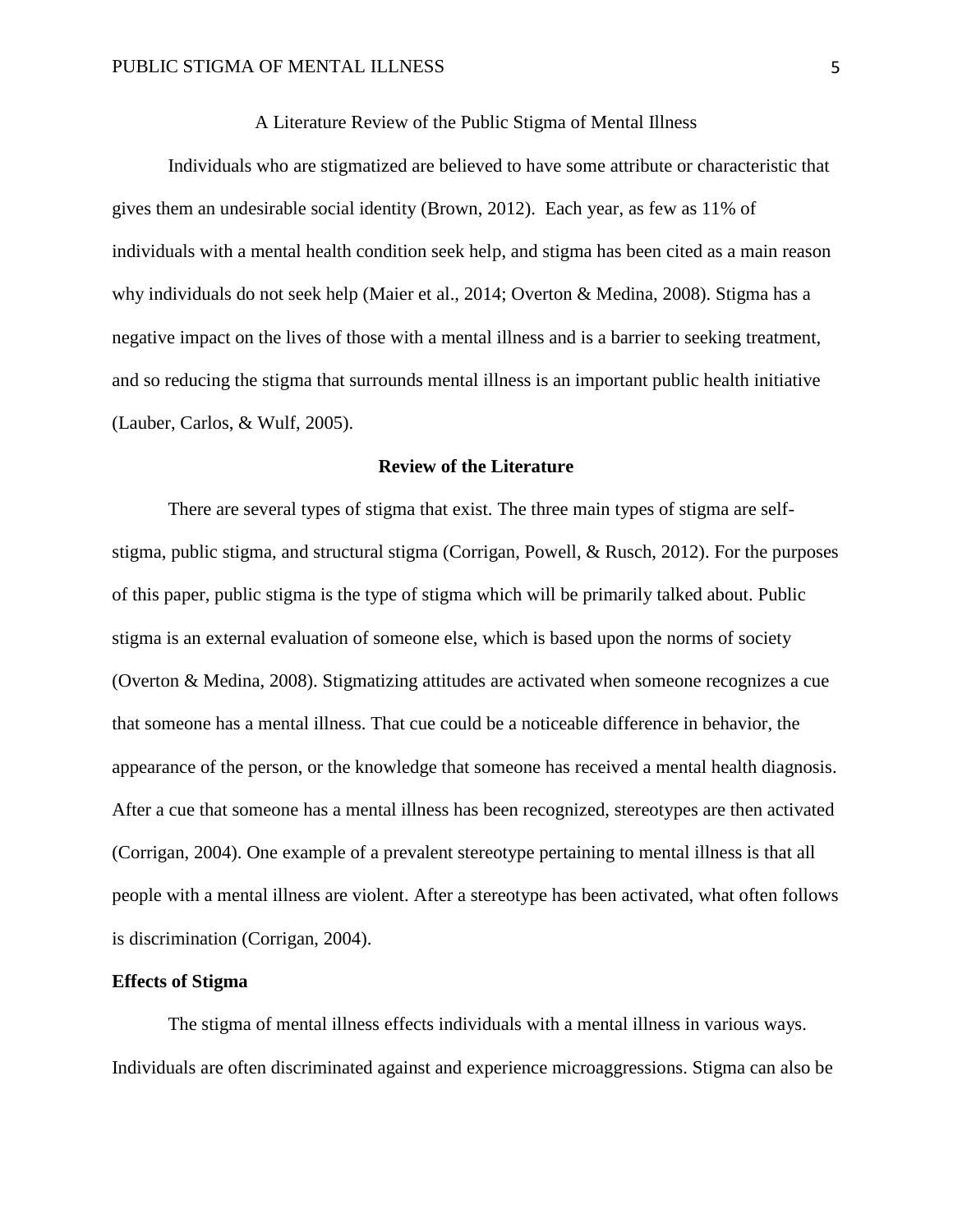a barrier to seeking treatment, and can lead to worse treatment outcomes for those who do seek treatment.

**Discrimination.** Individuals with a mental illness are often discriminated against. According to Overton & Medina (2008), landlords are less likely to rent to an individual with a mental illness, and an employer is less likely to hire someone who has been labeled as mentally ill. Additionally, an individual who is employed and has been labeled as mentally ill is less likely to earn as much money as someone with the same mental health condition who has not been labeled as mentally ill (Overton & Medina, 2008). One study examining discrimination that people with a mental illness encounter found that the majority of their participants perceived experiencing discrimination due to their mental illness (Hansson, Stjernsward & Svensson, 2014). The settings where individuals reported the highest rates of discrimination were in mental health settings by mental health staff, within families, and within marriages (Hansson et al., 2014). Corroborating these findings, a study conducted by Sarkin et al. (2014) found that 89.7% of the participants had experienced discrimination due to their mental illness. A study conducted by Wright, Henderson, Thornicroft, Sharac, and McCrone (2015) found that about 1/3 of employed individuals with a mental illness had experienced discrimination at work.

**Microaggressions.** In addition to individuals with a mental illness experiencing overt discrimination, it is also common for individuals with a mental illness to experience implicit discrimination in the form of microaggressions (Gonzales, Davidoff, Nadal, & Yanos, 2015). A microaggression refers to a verbal, nonverbal, or environmental slight, snub, or insult (Sue, Bucceri, Lin, Nadal, & Torino, 2010). A microaggression can be either intentional or unintentional, and it communicates a hostile or negative message to a person based on their membership in a marginalized group (Gonzales et al., 2015). In a study conducted by Gonzales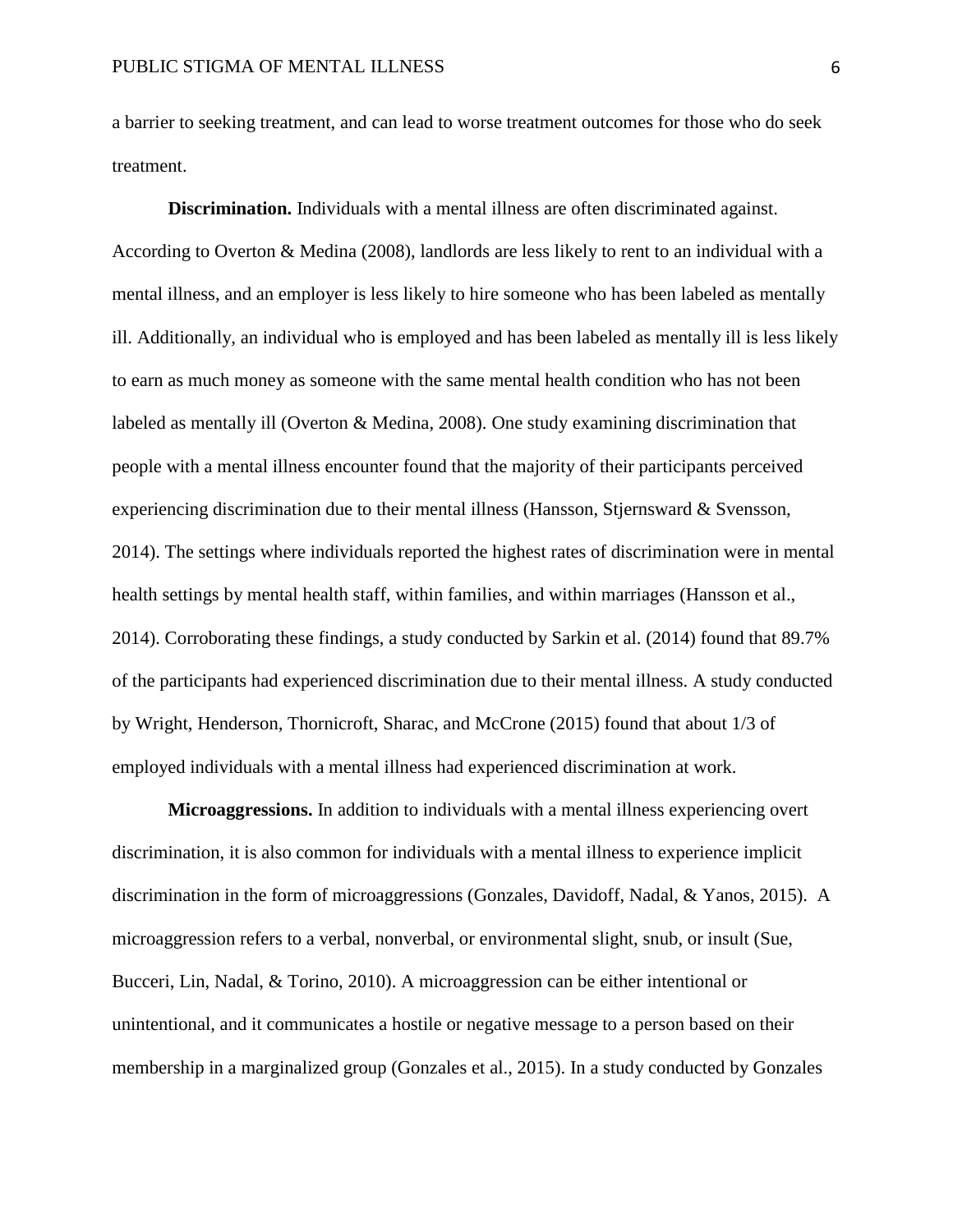#### PUBLIC STIGMA OF MENTAL ILLNESS 7

et al. (2015), participants with a mental illness reported experiencing a range of microaggressions including having their mental illness invalidated, being perceived to have lower intelligence, being perceived to be helpless, and being perceived as dangerous. Participants also reported feeling that they were chastised for having a mental illness. Many participants were explicitly told that they should keep their illness a secret, which can be a barrier to receiving treatment (Gonzales et al., 2015). Lundberg, Hansson, Wentz, and Bjorkman (2009) found that the most commonly endorsed experiences of rejection included being avoided, being treated as less competent, and being treated differently by others.

**Systematic and institutional discrimination.** In addition to discrimination occurring on an individual level, people with a mental illness are often discrimination against on a systematic and institutional level, which is referred to as structural stigma (Hatzenbuchler, 2016). 1/3 of states in the United states restrict the rights of an individual with a mental illness to hold elective office, to participate in juries, and to vote. 40% of the states in the United States limit child custody rights of parents with a mental illness (Corrigan, Markowitz, & Watson, 2004). According to Corrigan et al. (2014), these restrictions are related to being labeled as mentally ill, rather than to incompetence, which refers to an individual failing to meet a set standard. This means that an individuals' child custody and voting rights are restricted on the basis of an arbitrary label rather than on the basis of incompetence and failure to meet an agreed upon standard.

**Barrier to help seeking.** The stigma of mental illness is also a barrier to seeking treatment. Individuals often do not seek help in order to prevent their peers from becoming aware of their mental illness (Corrigan, 2004). According to a survey conducted by the Center for Behavioral Health Statistics and Quality (2014), 11% cited a concern that seeking help would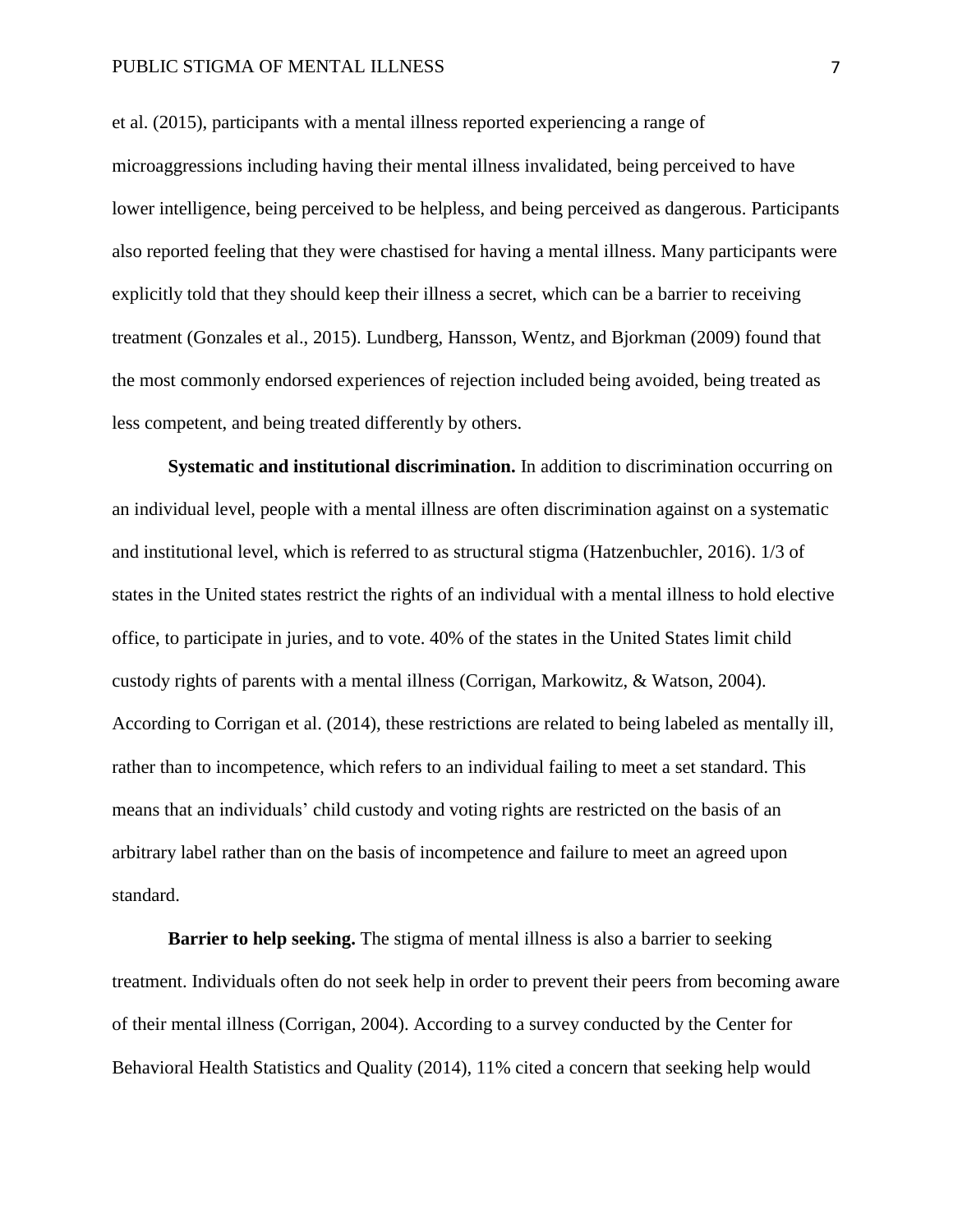cause neighbors to have a negative opinion of them, 8.7% reported not seeking help due to it having a negative effect on their job, and 6.8% cited not seeking help due to not wanting others to find out about their mental illness. A meta-analysis conducted by Li, Dorstyn, and Denson (2014) found that the stigma of mental illness and concerns with the negative consequences of seeking treatment were negatively correlated with help seeking in college students.

**Worsening treatment outcomes and symptoms.** When an individual does decide to seek treatment, the stigma of mental illness can harm treatment outcomes. Perceiving a high level of public stigma is associated with less engagement during therapy (Kendra et al., 2014). When individuals are already engaged in mental health treatment, experiencing microaggressions can play a part in deciding to discontinue mental health treatment services (Gonzales et al., 2015).

Stigma and discrimination can also exacerbate the manifestations of psychopathology (Levy, Celen-Demirtas, Surguladze, & Sweeney, 2014). Perceived stigma of mental illness has been found to be positively correlated with greater suicide risk in individuals who had difficulty identifying and understanding their emotional experiences (Wang, Weiss, Pachankis, & Link, 2016). Griffiths, Mond, Murray, Thornton, and Touyz (2015) found that being resistant to stigma, or having the capacity to be unaffected by the stigma of mental illness was found to be higher in individuals with an eating disorder who were in recovery as compared to individuals with an eating disorder who were currently symptomatic. This suggests that in individuals who experience stigma and are affected by stigma, stigma may play a role in poorer treatment outcomes. Further evidence for the negative effects of stigma and discrimination of mental illness was found in a study conducted by Griffiths et al. (2015), which found that in individuals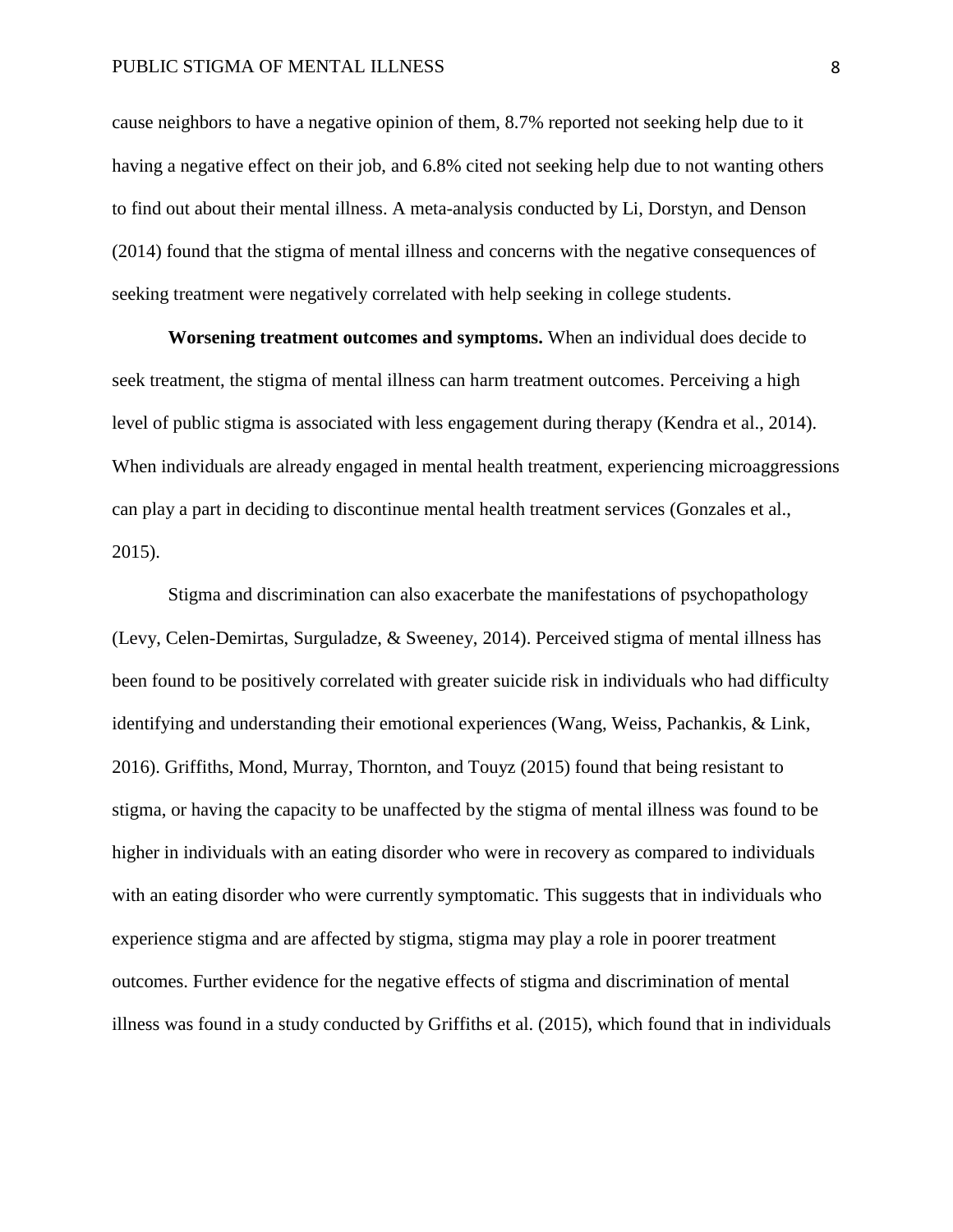with an eating disorder, experiencing more stigmatization was associated with being more symptomatic and adversely associated with recovery time.

# **Stigmatization of Specific Types of Mental Illness**

Although mental illness in general is associated with stigma, there are some mental illnesses that have more stigma attached to them than others (Boysen, Ebersole, Casner,  $\&$ Coston, 2014). A study by Feldman and Crandall (2007), which studied the perceptions that undergraduate students in an introductory psychology course had about 40 different mental illnesses, found that the disorders that had the most stigma attached to them were antisocial personality disorder, several of the paraphilic disorders (pedophilia, exhibitionism, voyeurism, and frotteurism), factitious disorder, kleptomania, and narcissistic personality disorder. The disorders that had the least amount of stigma attached to them were autism spectrum disorders, social phobia, PTSD, female sexual arousal disorder, and narcolepsy (Feldman & Crandall, 2007). It is important to note, however, that this study may not be generalizable to the larger U.S. population as a whole because the amount of stigma attached to each disorder may differ within different social groups (Crandall, Eshleman, & O'Brien, 2002).

A study conducted by Sarkin et al. (2014) which examined the stigma of mental illness experienced by individuals who were seeking mental health treatment in San Diego County found that individuals with mood disorders reported experiencing less discrimination than individuals with schizophrenia, which may suggest that schizophrenia is a diagnosis which has more stigma attached to it than mood disorders do. According to a study done by Mannarini and Boffo (2014) which used a sample of 366 university students and examined their attitudes towards general anxiety disorder, drug and alcohol addiction, depression, and schizophrenia found that drug and and alcohol addictions were the most highly stigmatized.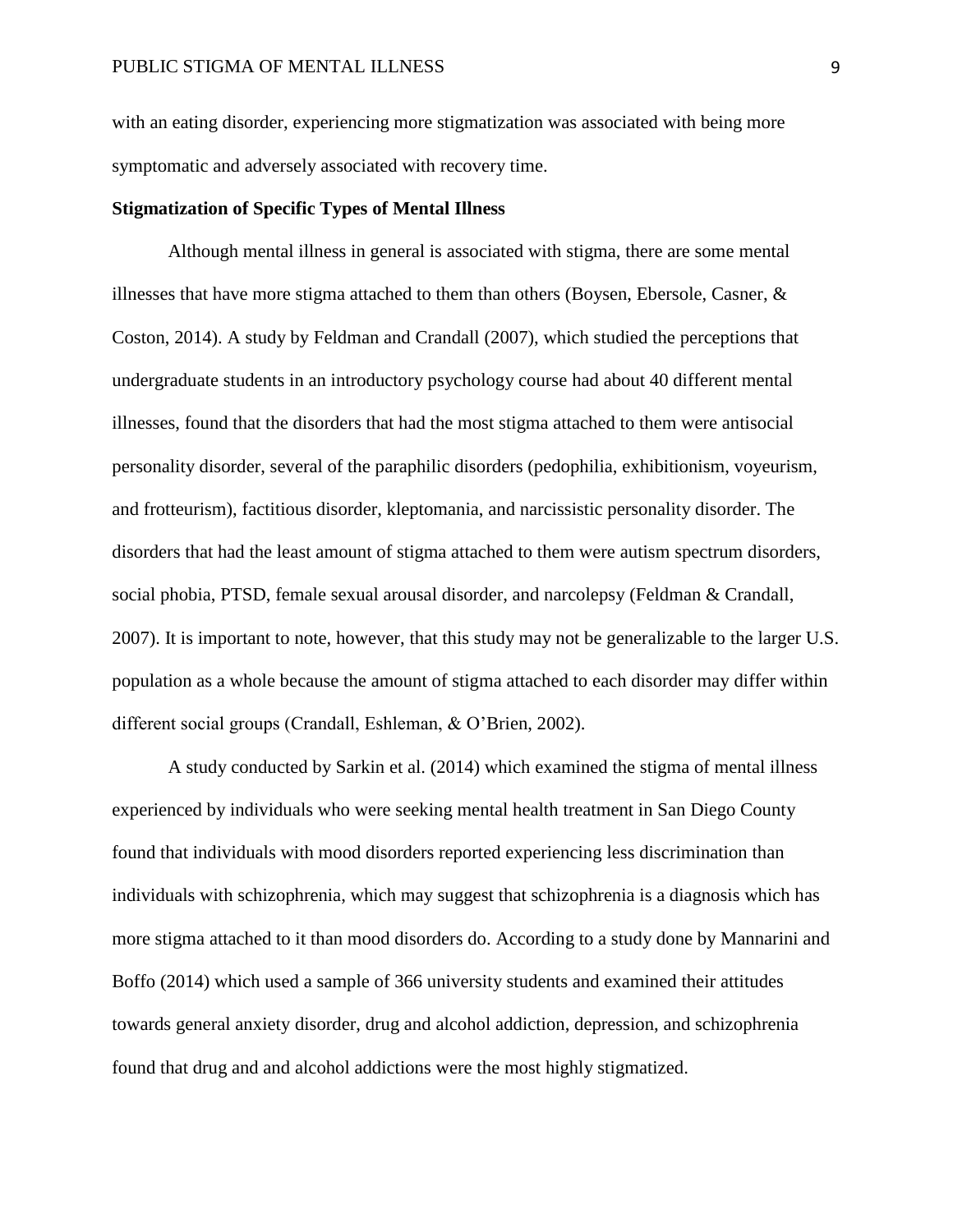According to Sarkin et al. (2014), there is more stigma surrounding a diagnosis of bipolar disorder and schizophrenia than there is around anxiety disorders. Fear of and desire for social distance has also been found to be greater for disorders that are considered to be masculine disorders, which includes alcohol use disorder, antisocial personality disorder, and pedophilic disorder (Boysen, 2016). The disorders considered feminine are anorexia nervosa, dependent personality disorder, and histrionic personality disorder. These disorders were associated with less fear and desire for social distance, although it is important to note that this does not mean that there was no fear or desire for social distance (Boysen, 2016). Although the stigma varies based upon the population being studied, it is important to continue to keep in mind that different amounts of stigma are attached to various diagnosis. In general, it seems that Schizophrenia, Bipolar Disorder, Paraphilic Disorders, and Antisocial personality disorder are disorders which carry a large amount of stigma with them.

## **Interventions**

There are three main types of interventions which are used to combat the stigma of mental illness. These interventions are protest, education, and social contact based interventions (Michaels et al., 2013). The purpose of protest and advocacy is to suppress negative attitudes and representations of mental illness (Corrigan et al., 2001). Education interventions involve educating others on mental illness, and social contact based interventions involve having contact with someone with a mental illness.

**Protest and advocacy.** One common type of intervention used to combat mental health stigma is protest and advocacy. It is important to note, however, that although this is a popular method of combating stigma, little research has been done to empirically validate its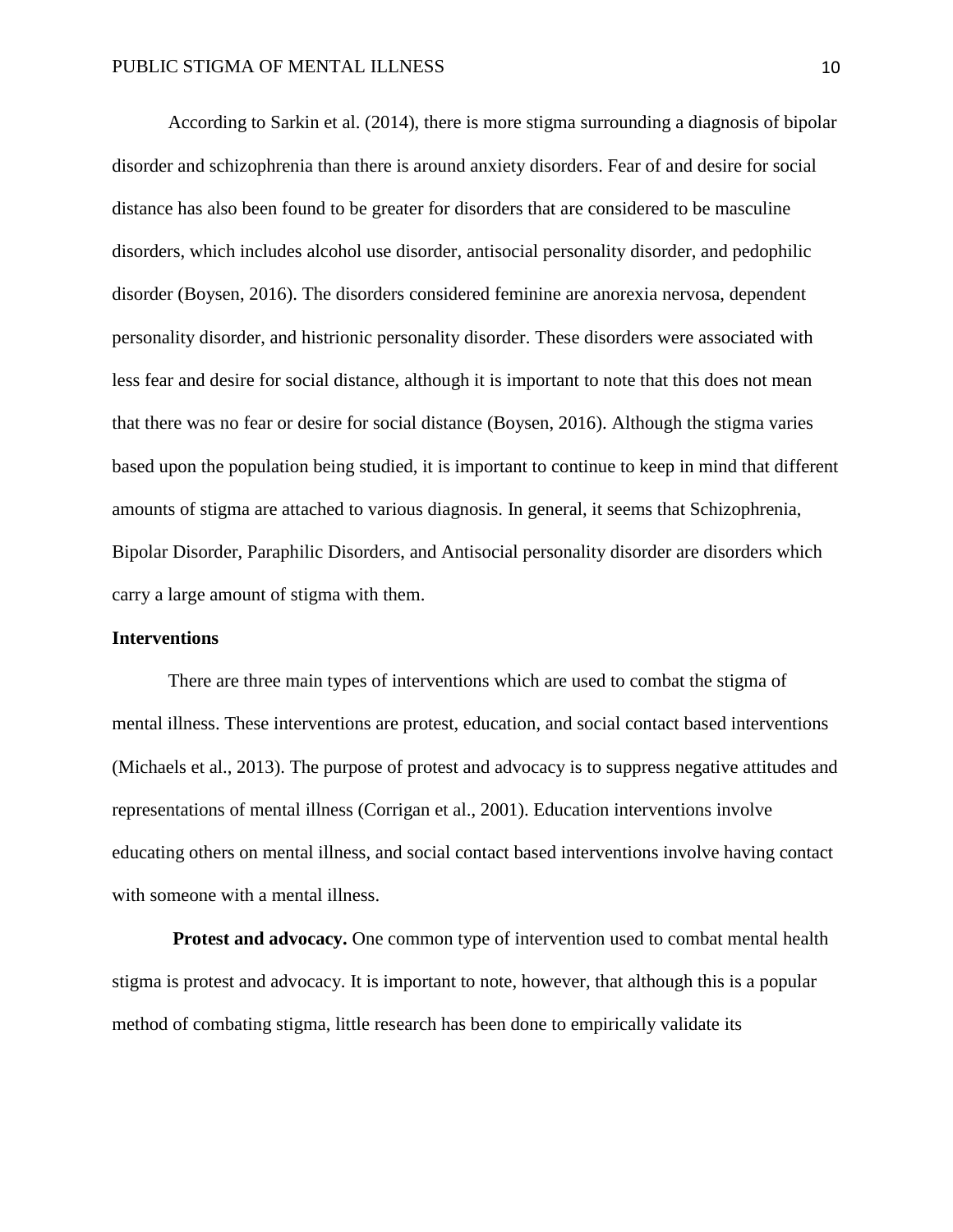effectiveness for reducing the stigma of mental illness. Therefore, it is unknown how effective this method is in producing an enlightened view of mental illness (Corrigan et al., 2001).

**Education.** The education method of combating the stigma of mental illness involves educating people about mental illness. Having a realistic and informed opinion about the causes and the treatment of schizophrenia, anxiety, bulimia, and depression has been associated with having lower prejudicial attitudes and lower social rejection of individuals with those disorders (Mannarini & Bofo, 2014). Kosyluk et al. (2016) found that education was effective in reducing stigmatizing attitudes among college students. This suggests that having accurate information about mental illness may lead to lower levels of prejudicial attitudes.

**Social contact.** Social contact based interventions involve participants having face to face contact with someone with a mental illness. Commonly, social contact interventions also contain an educational component. Although education based interventions do seem to be promising, social contact based interventions have had the most successful results. Social contact programs have been found to be successful in changing attitudes and behaviors, whereas education has been found to change attitudes but not behaviors (Overton & Medina, 2008). Additionally, results of studies done on anti-stigma campaigns have shown that programs that include social contact have had much larger effect sizes than education programs (Corrigan, et al., 2014). Hackler, Cornish, and Vogel (2016) found that watching a video that depicted the experiences of friends and family members of persons with a mental reduced desire for social distance from those with a mental illness, and reduced perceptions of devaluating those with a mental illness.

Research has demonstrated that individuals who have had greater contact with individuals with a mental illness often perceive individuals with a mental illness as less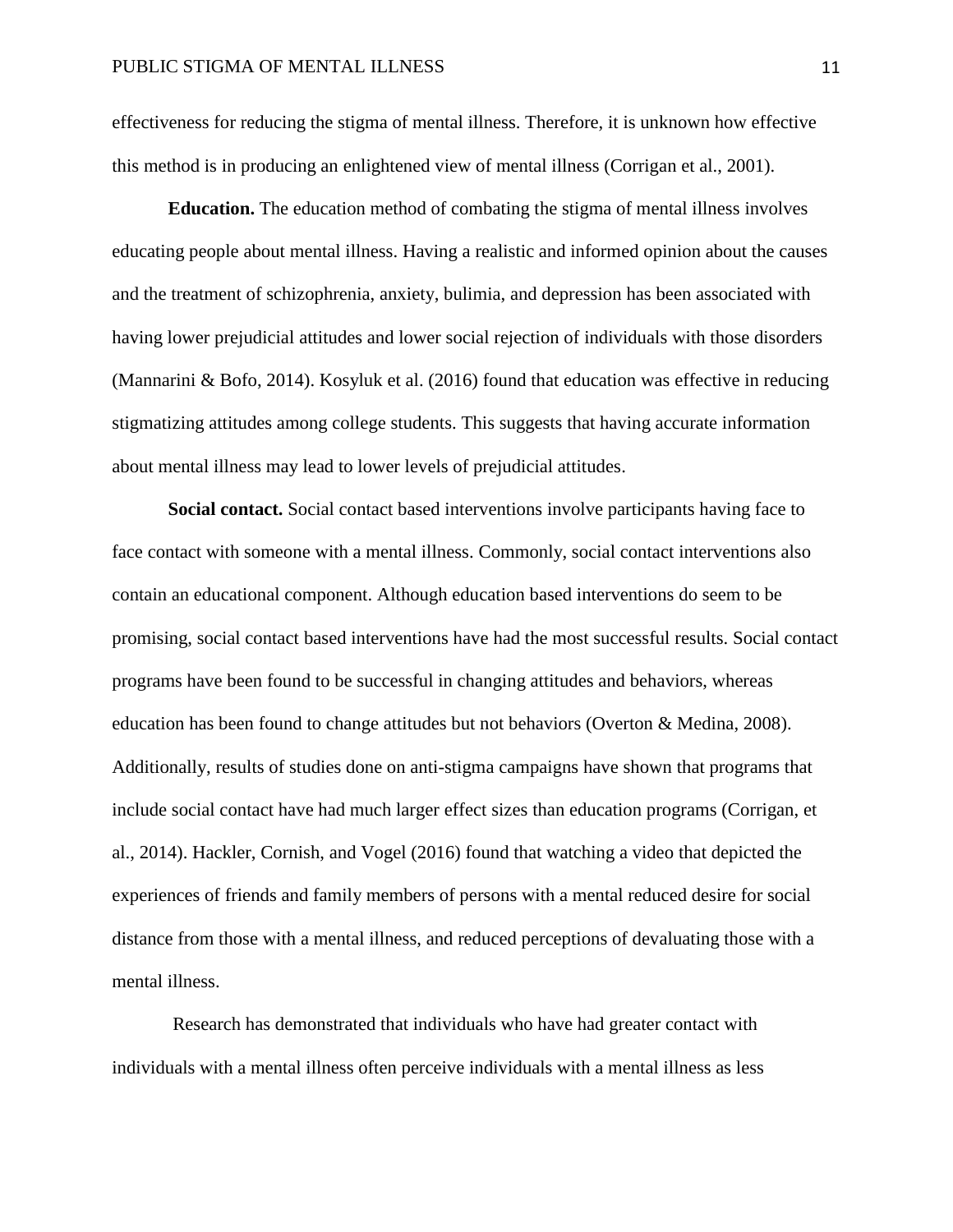dangerous (Brown, 2012). For example, Brown (2012) found that individuals with a friend that had severe mental illness or individuals who worked with someone with a severe mental illness held less stigmatizing attitudes towards people with a mental illness than individuals who had limited social contact with people with a severe mental illness. Also supporting these results is a study conducted by Feeg, Prager, Moylan, Smith, and Cullinan (2014) who found that college students who held prejudicial attitudes towards mental illness endorsed having low contact with individuals with a mental illness. These findings suggest that the amount of contact someone has with an individual with a mental illness is associated with less prejudicial attitudes, and supports the effectiveness of social contact based stigma reduction programs.

In order for a social contact based stigma reduction intervention to be effective, there are several key ingredients that should be included (Corrigan et al., 2013). The contact individual in the program should be similar to the audience that the anti-stigma program is targeting (Corrigan & Kosyluk, 2013). For example, when trying to change the stigma towards mental illness on a college campus, having a program where college students with a mental illness discusses their experience with mental illness would be effective. Having a presenter who is similar to the target audience can lead to an "us" mentality where the mentally ill person is seen as an equal (Overton & Medina, 2008). Corrigan et al. (2013) found that some key ingredients for social contact programs include a face to face presentation, identifying specific target groups, presenters being people with lived experience of mental illness, messages that including uplifting stories of success over a mental illness, and having a discussion component. Corrigan et al. (2014) surveyed one hundred mental health advocates with lived experience of mental illness, and had them rank the key ingredients of social contact based interventions. Findings from this survey corroborated that having a face to face presentation, having a specific target group, presenters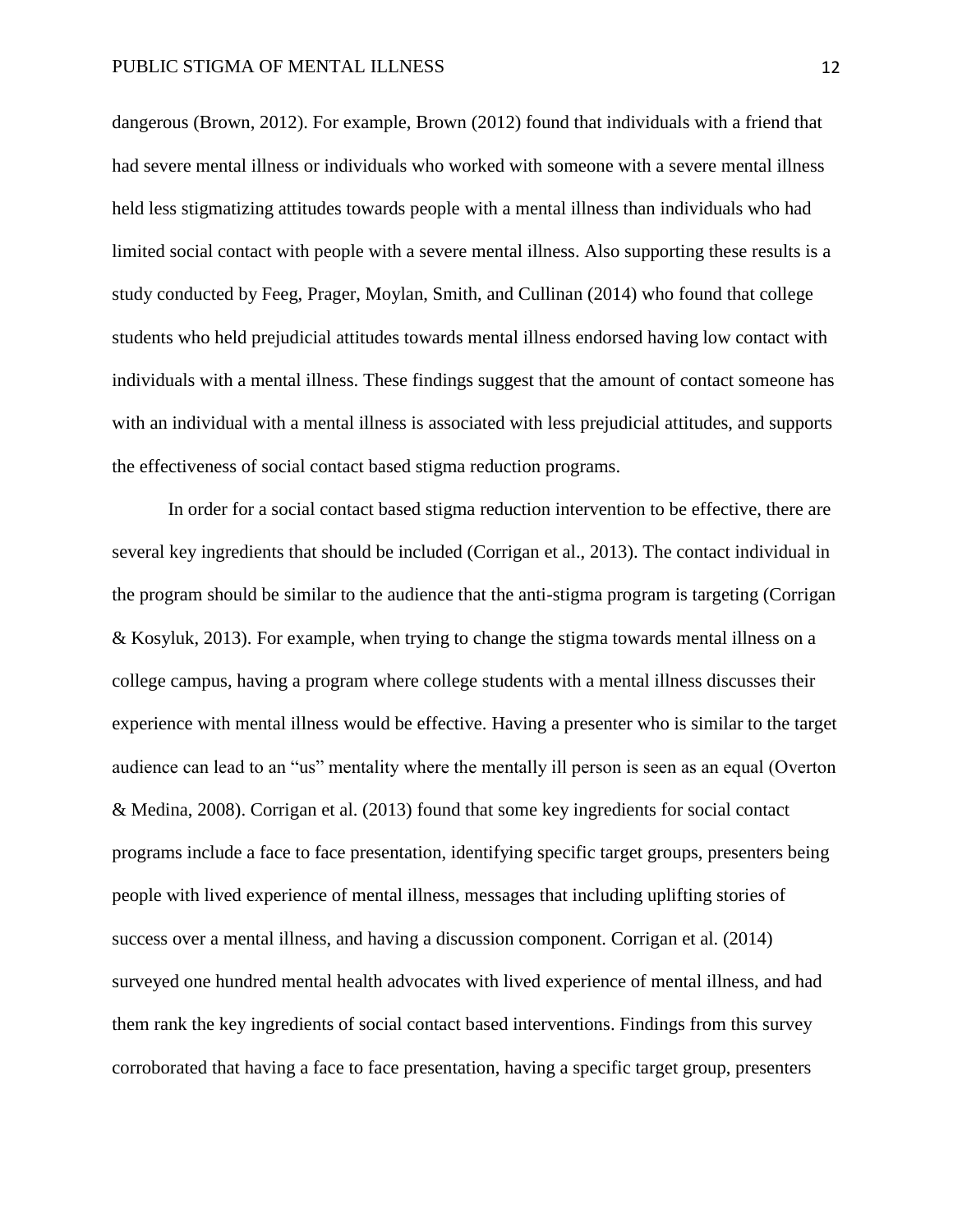having lived experience, and having an uplifting message are essential to having a successful anti stigma campaign.

# **Mental Health Professionals and Stigma**

Due to the potential negative effects and widespread nature of the stigma of mental illness, addressing the stigma of mental illness is an important objective for mental health professionals. However, mental health professionals themselves are not immune to stigmatizing attitudes and beliefs about individuals with a mental illness. Although studies have demonstrated that typically, individuals with more contact with individuals with a mental illness hold less stigmatizing beliefs, it is important to note that coming into contact with someone with a mental illness who is considered to be "typical" of those with a mental illness can reinforce stereotypes of mental illness instead of working to combat it, and can cause stigmatizing beliefs to continue and to potentially worsen (Overton & Medina, 2008; Reinke, Corrigan, Leanhard, Lundin, & Kubiak, 2004). Studies have demonstrated that many mental health disciplines subscribe to stereotypes that exist about mental illness, and many providers endorse the belief that people with a serious mental illness are doomed to poor outcomes (Corrigan, 2002; Keane, 1990; Lyons & Ziviani, 1995; Mirabi, Weinman,Magnetti, & Keppler, 1985). Additionally, according to a survey of one thousand clinical psychologists, psychologists reported viewing people with symptoms of borderline personality disorder as undesirable, and viewed people with schizophrenia as the most dissimilar to themselves (Servias & Saunders, 2007).

In addition to stigmatizing attitudes towards mental illness, the stigma of mental illness often plays out within the context of a therapeutic relationship in the form of microaggressions. Microaggressions are subtle and often unintentional, yet have the potential to negatively impact the therapeutic alliance (Gonzales et al., 2015; Nemec, Swarbrick, & Legere, 2015). Examples of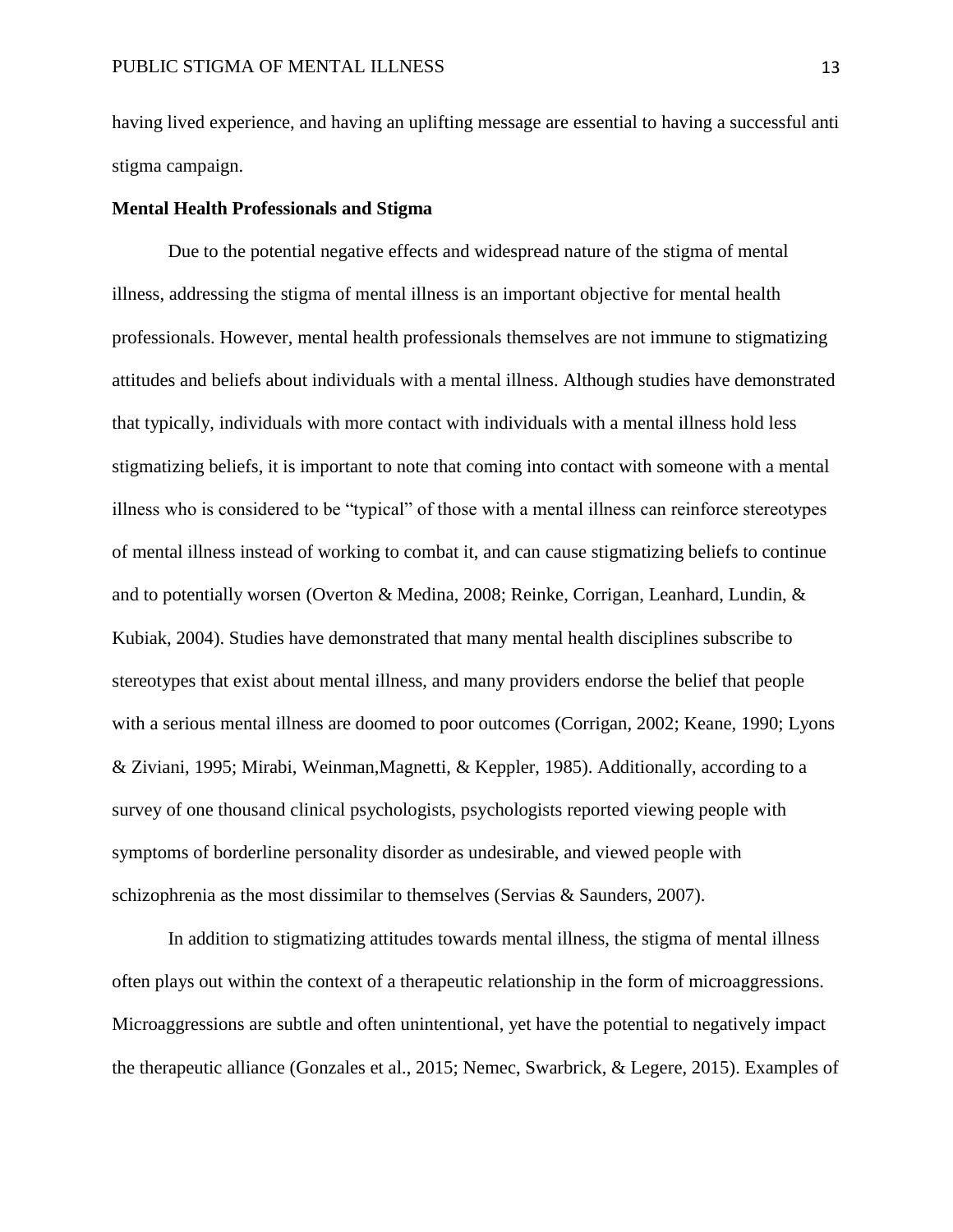microaggressions that may play out in the context of a therapeutic relationship are using a condescending tone of voice, expressed concerns about peer support staff, who are individuals with a mental illness that are in recovery, and worries about not wanting to raise false hopes of recovery while not being concerned about creating false despair (Nemec et al., 2015). According to a study of individuals with a mental illness who live in New York, many of the participants reported experiencing a micro aggression from a trained treatment professional (Gonzales et al., 2015). It is important to note, however, that the specific professions that were being referred to as trained treatment professionals were not identified.

It is also important to note that although there is evidence that mental health professionals hold stigmatizing beliefs, there is evidence that psychologists hold less stigmatizing beliefs when compared with other health professionals. A study conducted by Smith, Mittal, Chekuri, Han, and Sullivan (2016) found that when comparing the attitudes towards schizophrenia that psychologists, mental health nurses, primary care nurses, primary care physicians, and psychiatrists held, psychologists and mental health nurses endorsed the least stigmatizing beliefs and attitudes. Primary care physicians, primary care nurses, and and psychiatrists held the most stigmatizing views of schizophrenia (Smith et al., 2016). Although a variety of studies have investigated mental health professionals' attitudes and stigmatizing beliefs of mental illness, the quantity of studies is less than studies looking at the stigma of mental illness in the general population, and therefore, this is an area greatly in need of further research (Schulze, 2007).

**Implications for mental health professionals.** Since studies have shown that mental health professionals may also hold stigmatizing attitudes towards individuals with a mental illness, it would be beneficial for mental health treatment professionals to be the target of interventions meant to reduce the stigma of mental illness. Since research has demonstrated the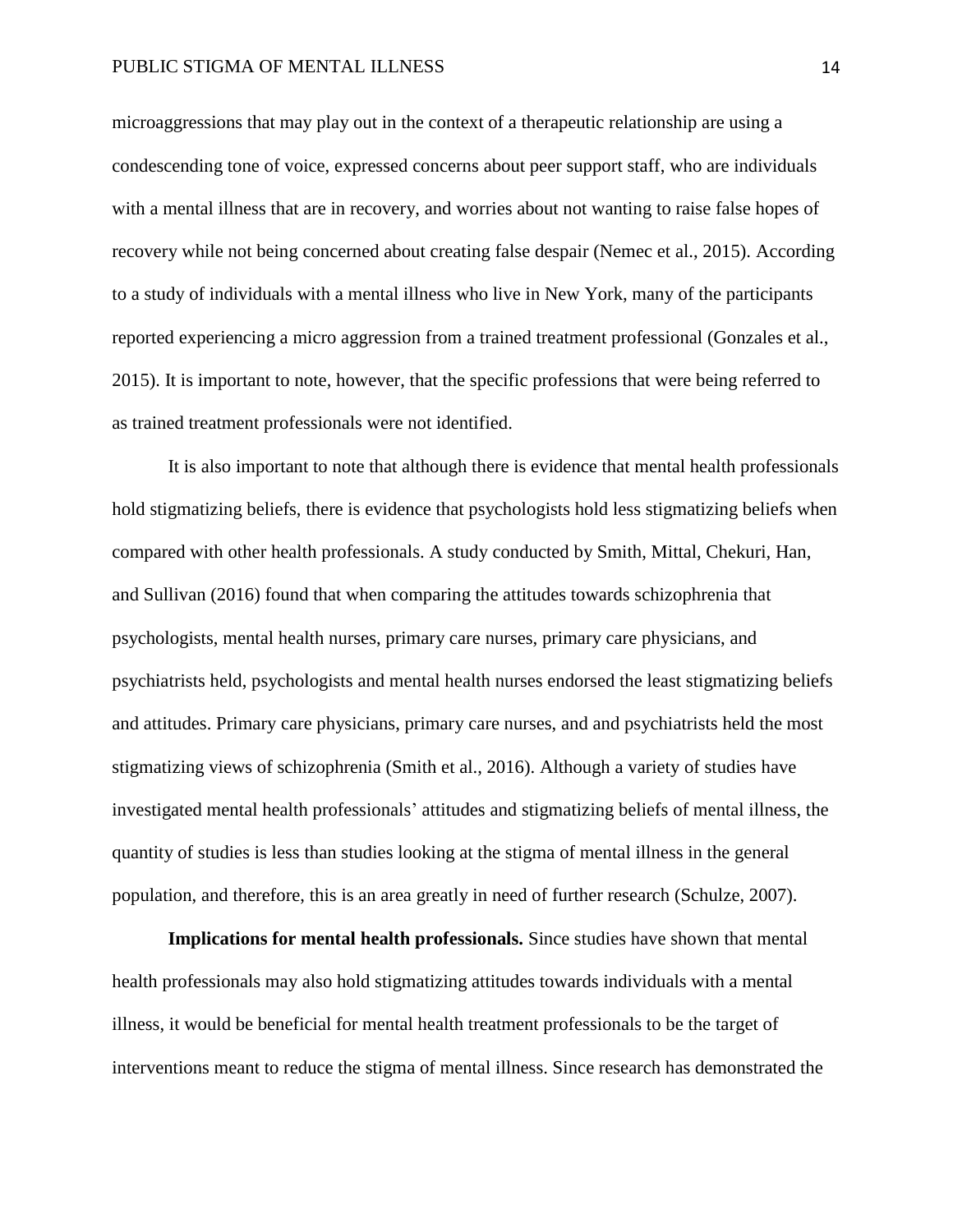effectiveness of social contact programs, inviting a mental health professional with lived experience of mental illness to speak to other mental health professionals may be an effective way to reduce the stigma of mental illness among these professionals. Michaels et al. (2014) examined the effectiveness of the Anti-Stigma Project workshop, an education and contact based stigma reduction program in Maryland, and found that this program was effective in decreasing prejudice and increased belief in recovery in providers of mental health services.

**Specific diagnoses.** Just as certain mental health diagnosis can carry more stigma than other diagnosis in the general population, mental health professionals also attach more stigma to certain mental health disorders. One example of this is Borderline Personality Disorder (BPD). A therapist may bring into sessions the assumption that a client with BPD is overreacting or being manipulative (Aviram, Brodsky, & Stanley, 2006). This may be valid in some situations, but it is also important to take into account that the counselor may be prejudiced by the stigma of BPD, and it is important to examine the concerns of a client without making assumptions first and asking questions later (Aviram et al., 2006).

*Agency environment*. The cultural climate of the agency that a counselor is working in can influence the attitudes towards mental illness that service providers in the agency hold (Nemec et al., 2015). Clinical assessments and progress notes often emphasize the limitations, barriers, symptoms, and problematic behaviors of clients, which can make it difficult for service providers to uncover the strengths, successes, and individual characteristics that a client has. Clinicians can work to develop positive views of the individuals that they work with by documenting the interests, preferences, and goals of the client in order to see more of the unique and human aspects of the client (Nemec et al., 2015). Additionally, clinicians can work to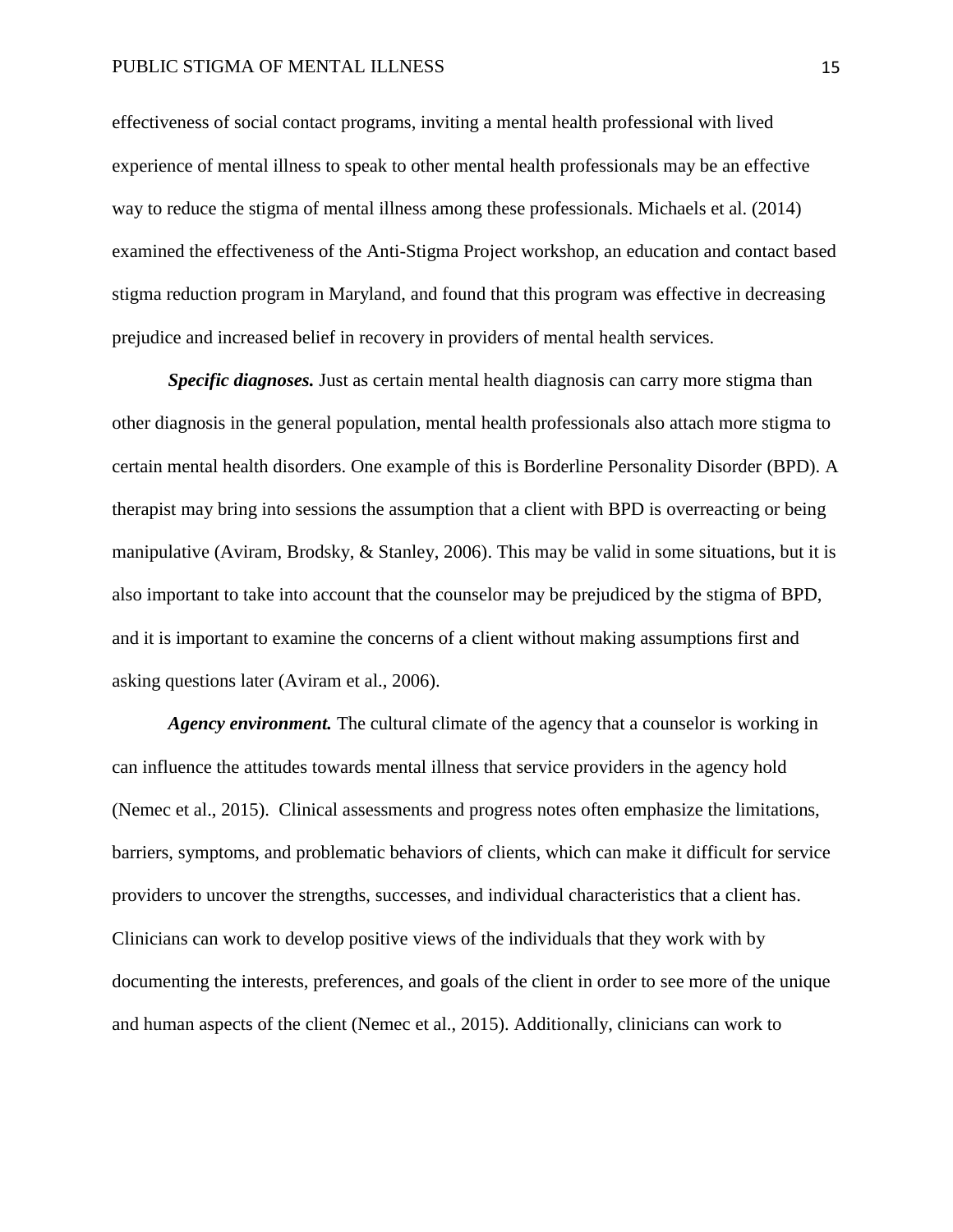reframe their impersonal and negatively orientated goal statements to goal statements that are individualized and positively stated (Nemec et al., 2015)**.**

# **Self- Stigma of Mental illness**

Public stigma is just one type of stigma that exists. Another type of stigma is self-stigma. Although it is beyond the scope of this paper to go into a comprehensive discussion of the selfstigma of mental illness, understanding self-stigma of mental illness as a construct and its potential effects on clients is important to the discussion of the stigma of mental illness. Selfstigma occurs when individuals with a mental illness internalize the public stigma of mental illness. Essentially, self-stigma exists when an individual believes the negative stereotypes about mental illness and mentally ill individuals and feels that they apply to themselves (Yanos, Lucksted, Drapalski, Roe, & Lysaker, 2014).

When individuals feel that they do not live up to social norms, they may experience selfhate and shame (Overton & Medina, 2008). This shame may diminish self-esteem and cause selfdoubt in that individual about their ability to function, and may fuel depressive-like symptoms and reduce the rate of progress in therapy (Kendra et al., 2014). Individuals who internalize the stigma do not respond as well to evidenced based interventions (Yanos, Roe, West, Smith, & Lysaker, 2012). A study conducted by Corrigan et al. (2012) found that individuals with a mental illness who had internalized stigma were less likely to attempt to find a job. Due to the negative effects that internalized stigma can have on an individual's life and on their treatment outcomes, it is important for clinicians to be aware of the existence of self-stigma in order to be recognize when clients have internalized stigma so that they can address this effectively in counseling.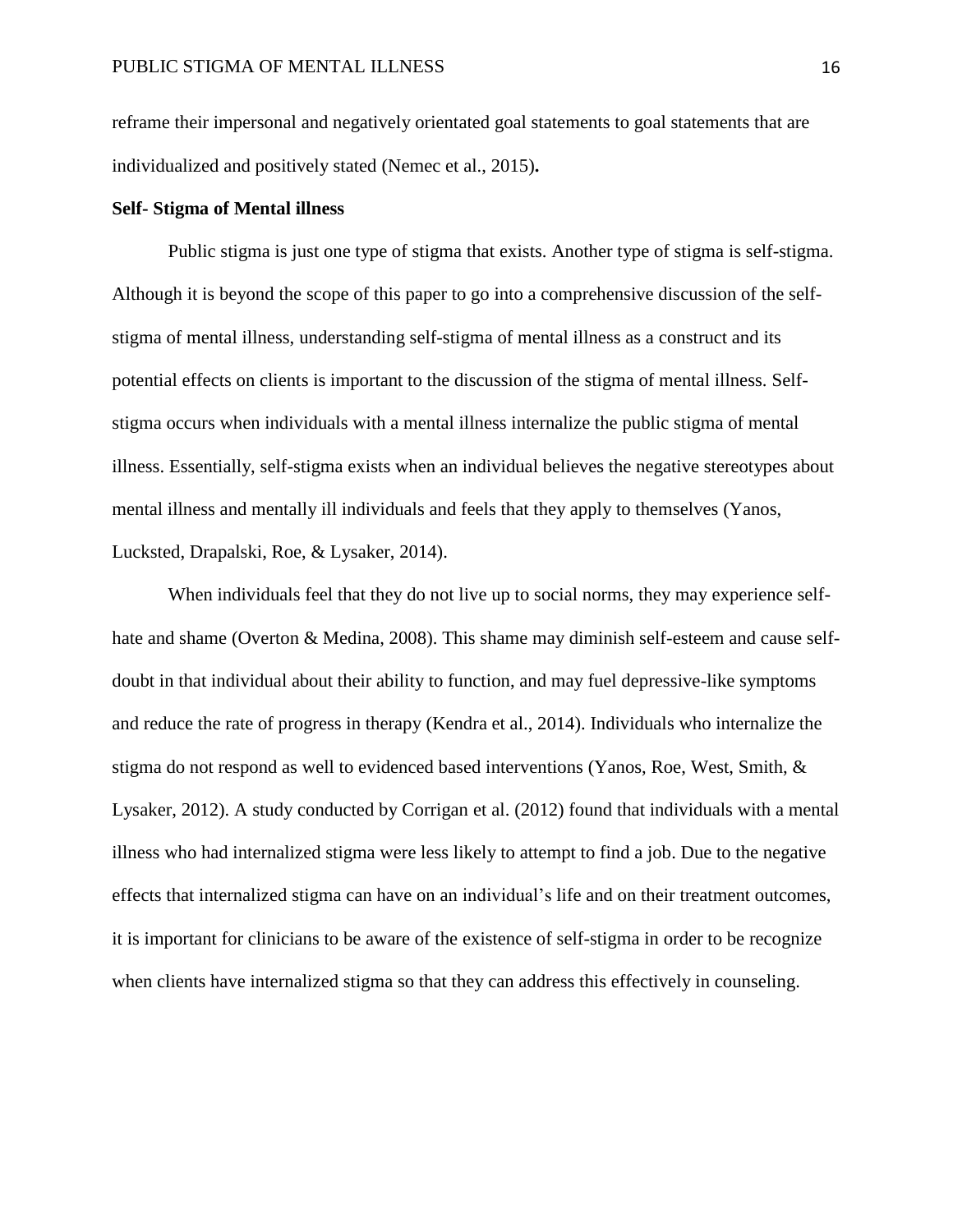#### **Discussion**

Due to the effects that the stigma of mental illness has on individuals that have a mental illness, combating the public stigma of mental illness is an important initiative for counselors to engage in. The stigma of mental illness prevents many individuals from ever seeking help, and when they do, can harm their treatment outcomes. Additionally, individuals with a mental illness often experience microaggressions and discrimination, both on the institutional and individual level. The literature to date suggests that the most effective intervention used to combat public stigma of mental illness are social contact programs, which suggests that it may be helpful for counselors to engage in and organize social contact programs, which their clients and other individuals with a mental illness would indirectly benefit from (Corrigan et al., 2014; Overton  $\&$ Medina, 2008).

Mental health professionals are not immune when it comes to the public stigma of mental illness, with studies demonstrating that individuals with a mental illness have endorsed experiencing microaggressions within the context of the therapeutic relationship (Gonzales et al., 2015; Nemec et al., 2015) Studies have also demonstrated that mental health counselors often endorse stigmatizing views of mental illness (Corrigan, 2002; Keane, 1990; Lyons & Ziviani, 1995, Mirabi et al., 1985). This means that in order for counselors and psychologists to continue to work with clients effectively, engaging in social contact programs themselves may be helpful in order to decrease stigmatizing views. Additionally, it is important for counselors to make efforts to create treatment goals collaboratively with clients, and to write goals which are positively stated. Although mental health counselors do hold stigmatizing views of mental illness, there is evidence that clinicians hold less stigmatizing views than other health professionals. This means that mental health counselors may need to be prepared to advocate for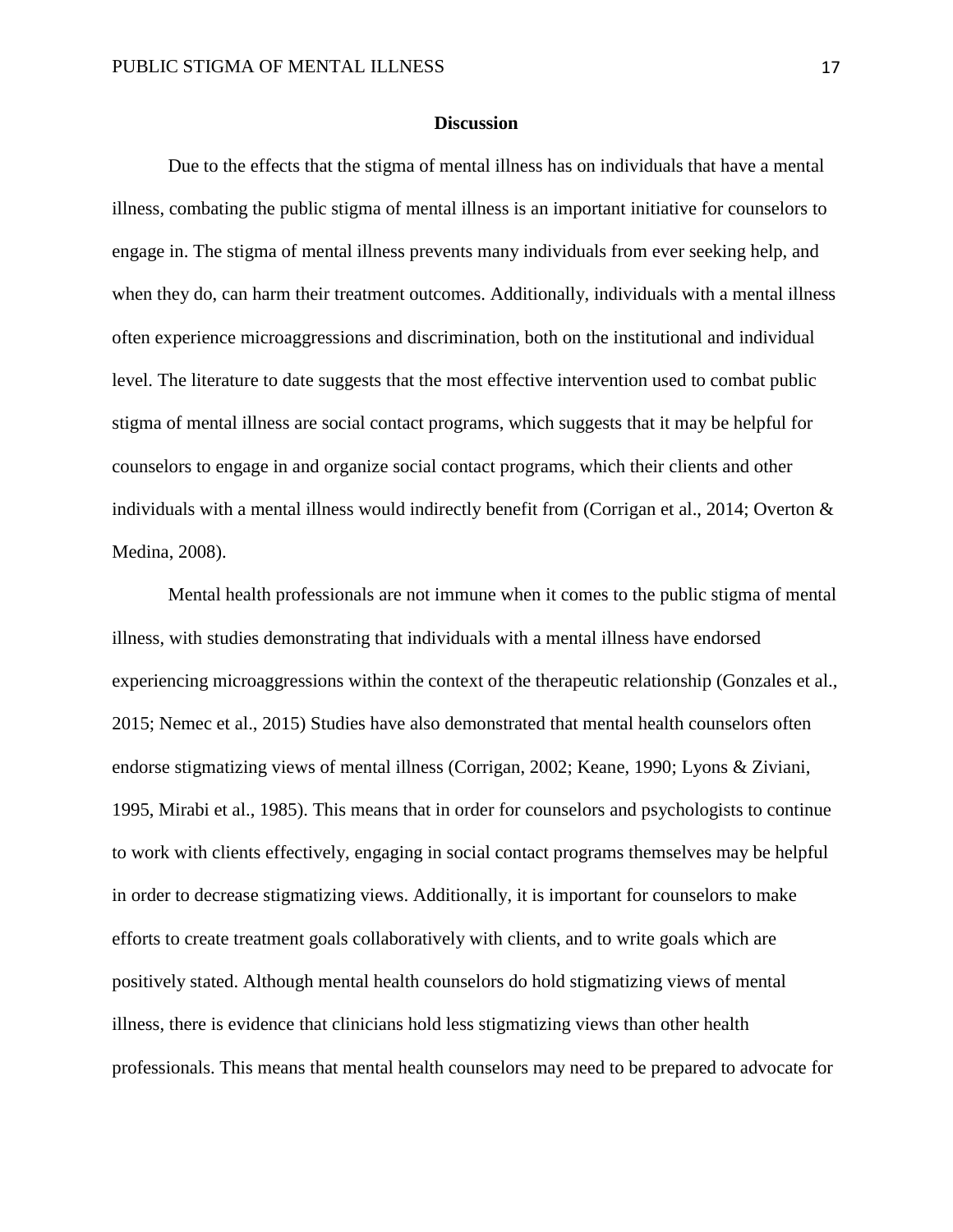their clients to other health professionals when client are being stigmatized due to their mental illness.

# **Directions for Future Research**

In recent years, the stigma of mental illness has become of increasing interest. However, there are still many areas in which the research is lacking. Compared to the number of studies done on stigmatizing attitudes in the general population, there is a lack of studies examining stigmatizing attitudes among mental health professionals (Schulze, 2007). In the literature that does exist, professionals are often referred to as mental health professionals, with a lack of specify in the exact profession of the mental health professionals being studied. Additionally, due to the evidence that mental health professionals do hold stigmatizing attitudes towards mental illness, there is also a need for studies examining the effectiveness of interventions used to combat the stigma of mental illness with clinicians.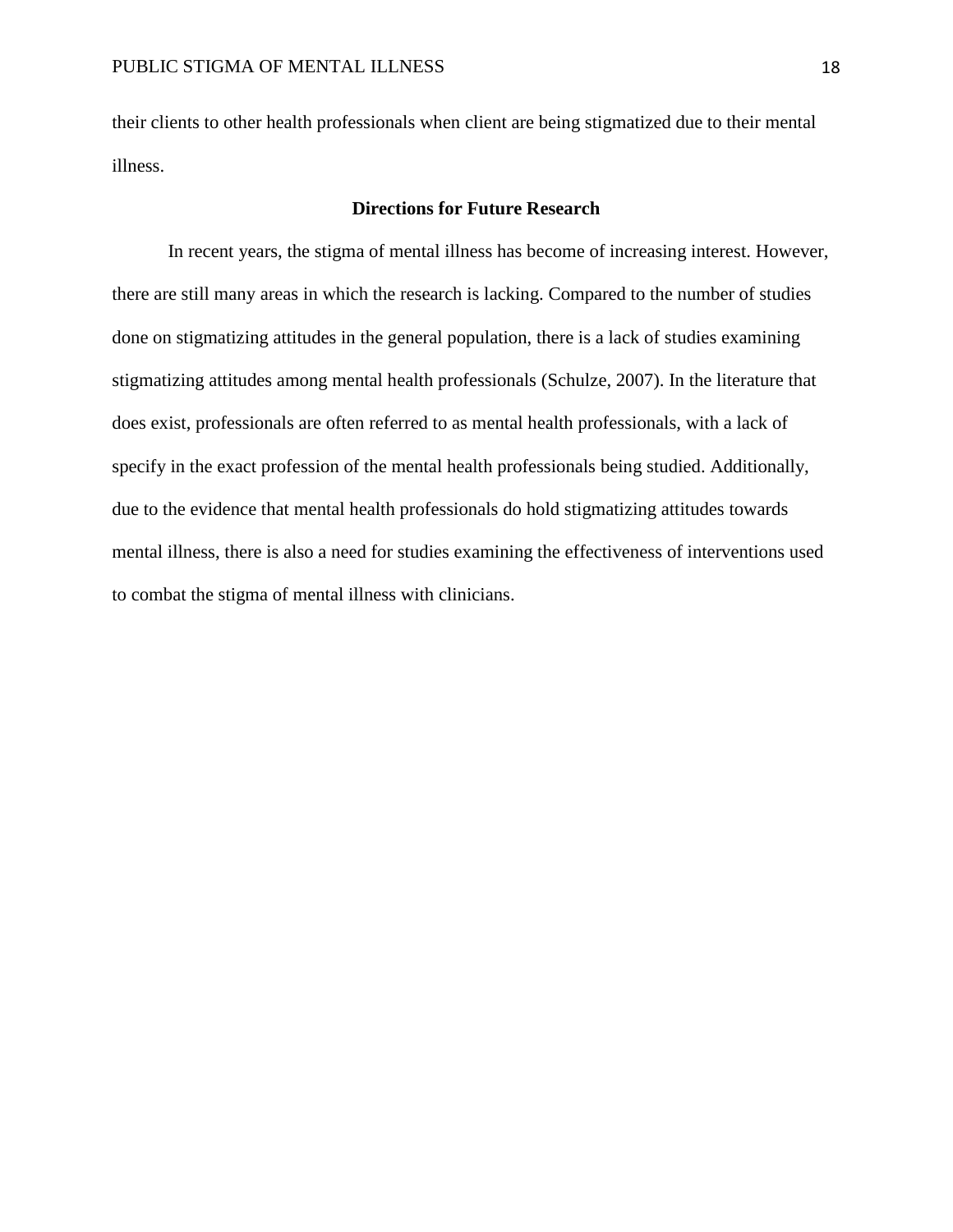## **References**

- Aviram, R. B., Brodsky, B. S., & Stanley, B. (2006). Borderline personality disorder, stigma, and treatment implications. *Harvard Review of Psychiatry*, *14*(5), 249-256. doi:10.1080/10673220600975121
- Boysen, G.A. (2016). Using student evaluations to improve teaching: Evidence-based recommendations. *Scholarship of Teaching and Learning in Psychology,* 2 (4).
- Boysen, G., Ebersole, A., Casner, R., & Coston, N. (2014). Gendered mental disorders: Masculine and feminine stereotypes about mental disorders and their relation to stigma. *The Journal of Social Psychology*, *154*(6), 546-565. doi:10.1080/00224545.2014.953028
- Brown, S. A. (2012). The contribution of previous contact and personality traits to severe mental illness stigma. *American Journal of Psychiatric Rehabilitation, 15*(3), 274-289.
- Center for Behavioral Health Statistics and Quality. (2014). 2013 National Survey on Drug Use and Health. *Substance Abuse and Mental Health Services Administration.*
- Corrigan, P. W. (2002). Empowerment and serious mental illness: Treatment partnerships and community opportunities. *Psychiatric Quarterly*, *73*(3), 217-228. doi:10.1023/A:1016040805432
- Corrigan, P. W. (2004). How stigma interferes with mental health care. *American Psychologist, 59,* 614–625.
- Corrigan, P. W., & Kosyluk, K. A. (2013). Erasing the stigma: where science meets advocacy. *Basic & Applied Social Psychology*, *35*(1), 131-140. doi:10.1080/01973533.2012.746598
- Corrigan, P. W., Markowitz, F. E., & Watson, A. C. (2004). Public levels of mental illness stigma and discrimination. *Schizophrenia Bulletin*, *30*(3), 481-491.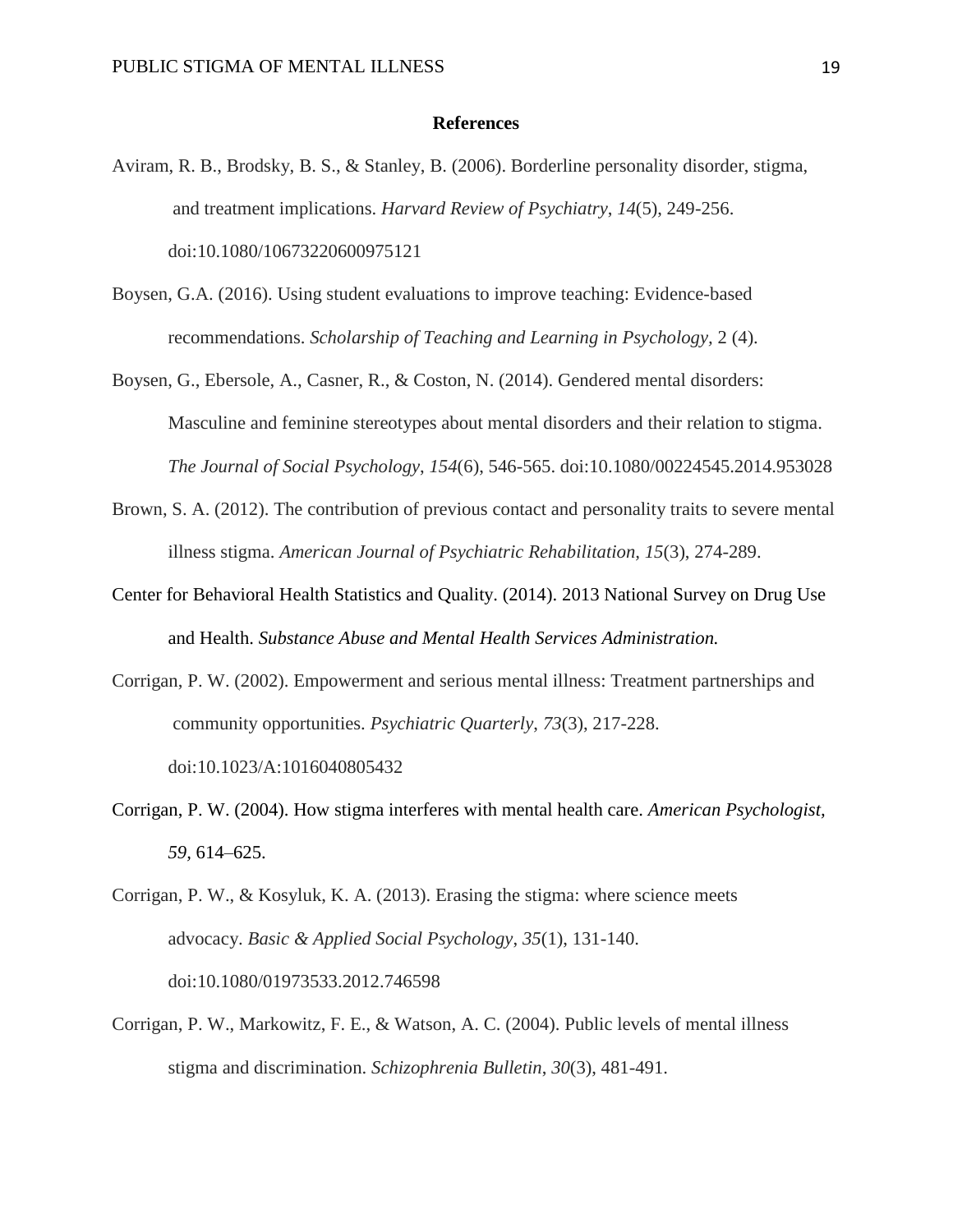Corrigan, P. W., Michaels, P. J., Vega, E., Gause, M., Larson, J., Krzyzanowski, R., & Botcheva, L. (2014). Key ingredients to contact-based stigma change: A crossvalidation. *Psychiatric Rehabilitation Journal*, *37*(1), 62-64. doi:10.1037/prj0000038

- Corrigan, P. W., Powell, K. J., & Rüsch, N. (2012). How does stigma affect work in people with serious mental illnesses? *Psychiatric Rehabilitation Journal*, *35*(5), 381-384. doi:10.1037/h0094497
- Corrigan, P.W., River, L.P., Lundin, R. K., Penn, D. L., Uphoff-Wasowski, K., Campion, J., & Kubiak, M. A.(2001). Three strategies of changing attributions about severe mental illness. *Schizophrenia Bulletin, 27*(2), 187-195.
- Corrigan, P.W., Vega, E., Larson, J., Michaels, P.J., McClintock, G., Kryzanowski, R., & Buchholz, B. (2013). The California schedule of key ingredients for contact-based antistigma programs. Psychiatric Rehabilitation Journal, 36(3), 173-179.
- Crandall, C. S., Eshleman, A., & O'Brien, L. T. (2002). Social norms and the expression and suppression of prejudice: The struggle for internalization. *Journal of Personality and Social Psychology, 82*, 359–378
- Feeg, V.D., Prager, L.S., Moylan, L.B., Smith, K. M., & Cullinan, M. (2014). Predictors of mental illness stigma and attitudes among college students: Using vignettes from a campus common reading program. *Issues in Mental Health Nursing, 35*(9), 694-703.
- Feldman, D. B., & Crandall, C.S. (2007). Dimensions of mental illness stigma: What about mental illness causes social rejection? *Journal of Social and Clinical Psychology, 26*(2), 137-154.

Gonzales, L., Davidoff, K. C., Nadal, K. L., & Yanos, P. T. (2015). Microaggressions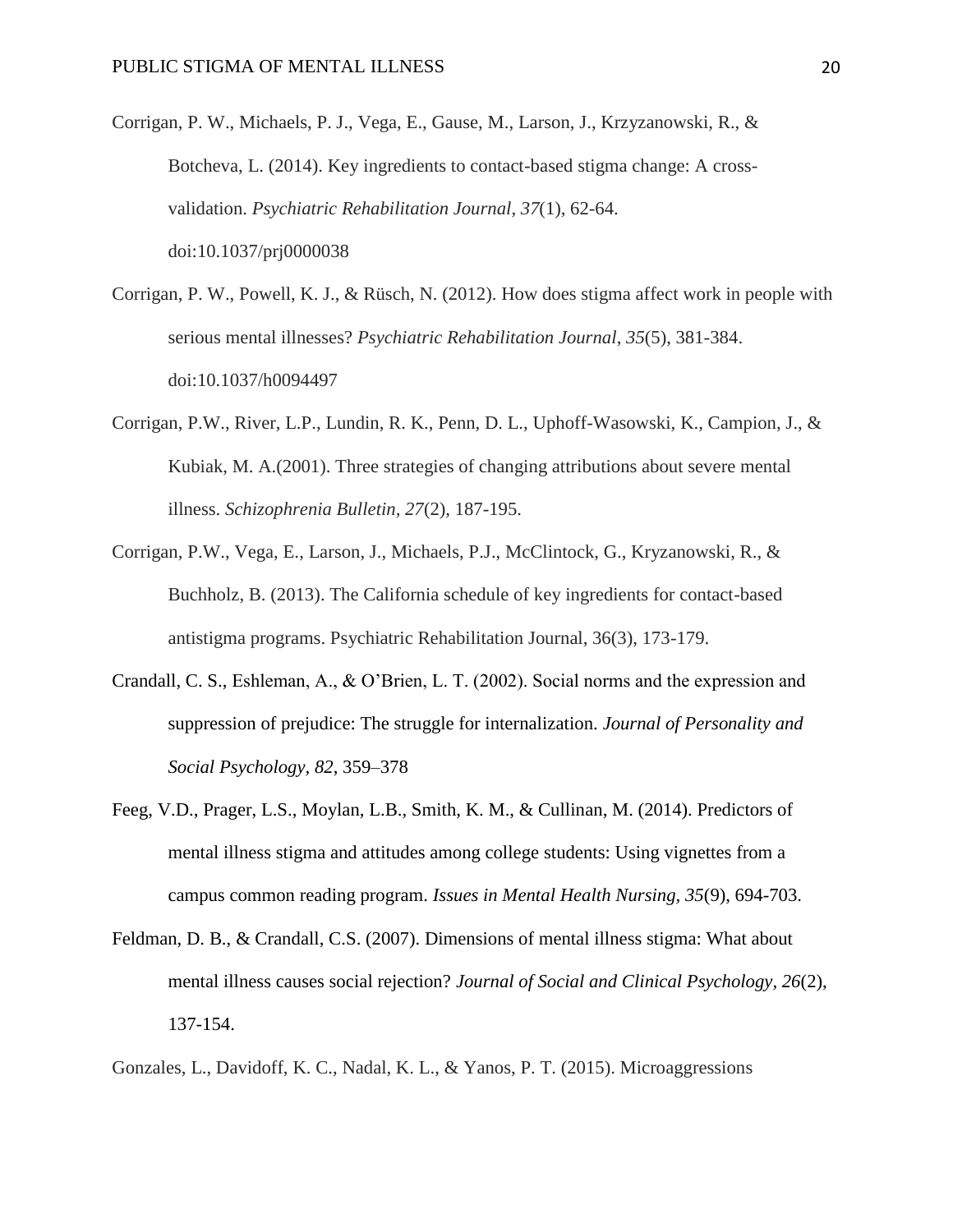experienced by persons with mental illnesses: An exploratory study. *Psychiatric Rehabilitation Journal*, *38*(3), 234-241. doi:10.1037/prj0000096

- Griffiths, S., Mond, J. M., Murray, S. B., & Touyz, S. (2015). The prevalence and adverse associations of stigmatization in people with eating disorders. *International Journal of Eating Disorders*, *48*(6), 767-774. doi:10.1002/eat.22353
- Hackler, A. H., Cornish, M. A., & Vogel, D. L. (2016). Reducing mental illness stigma: Effectiveness of hearing about the normative experiences of others. *Stigma and Health*, *1*(3), 201-205. doi:10.1037/sah0000028
- Hansson, L., Stjernswärd, S., & Svensson, B. (2014). Perceived and anticipated discrimination in people with mental illness—An interview study. *Nordic Journal of Psychiatry*, *68*(2), 100-106. doi:10.3109/08039488.2013.775339
- Keane, M. (1990). Contemporary beliefs about mental illness among medical students: Implications for education and practice. *Academic Psychiatry*, *14*(3), 172–177.
- Kendra, M. S., Mohr, J. J., & Pollard, J. W. (2014). The stigma of having psychological problems: Relations with engagement, working alliance, and depression in psychotherapy. *Psychotherapy*, *51*(4), 563-573. doi:10.1037/a0036586
- Kosyluk, K. A., Al-Khouja, M., Bink, A., Buchholz, B., Ellefson, S., Fokuo, K., Goldberg, D., Kraus, D., Leon, A., Michaels, P., Powell, K., Schmidt, A., Corrigan, P. W. (2016). Challenging the stigma of mental illness among college students. *Journal of Adolescent Health, 59*(3), 325-331.
- Lauber, C., Carlos, N., & Wulf, R. (2005). Lay beliefs about treatments for people with mental illness and their implications for antistigma strategies. *The Canadian Journal of Psychiatry / La Revue Canadienne De Psychiatrie*, *50*(12), 745-752.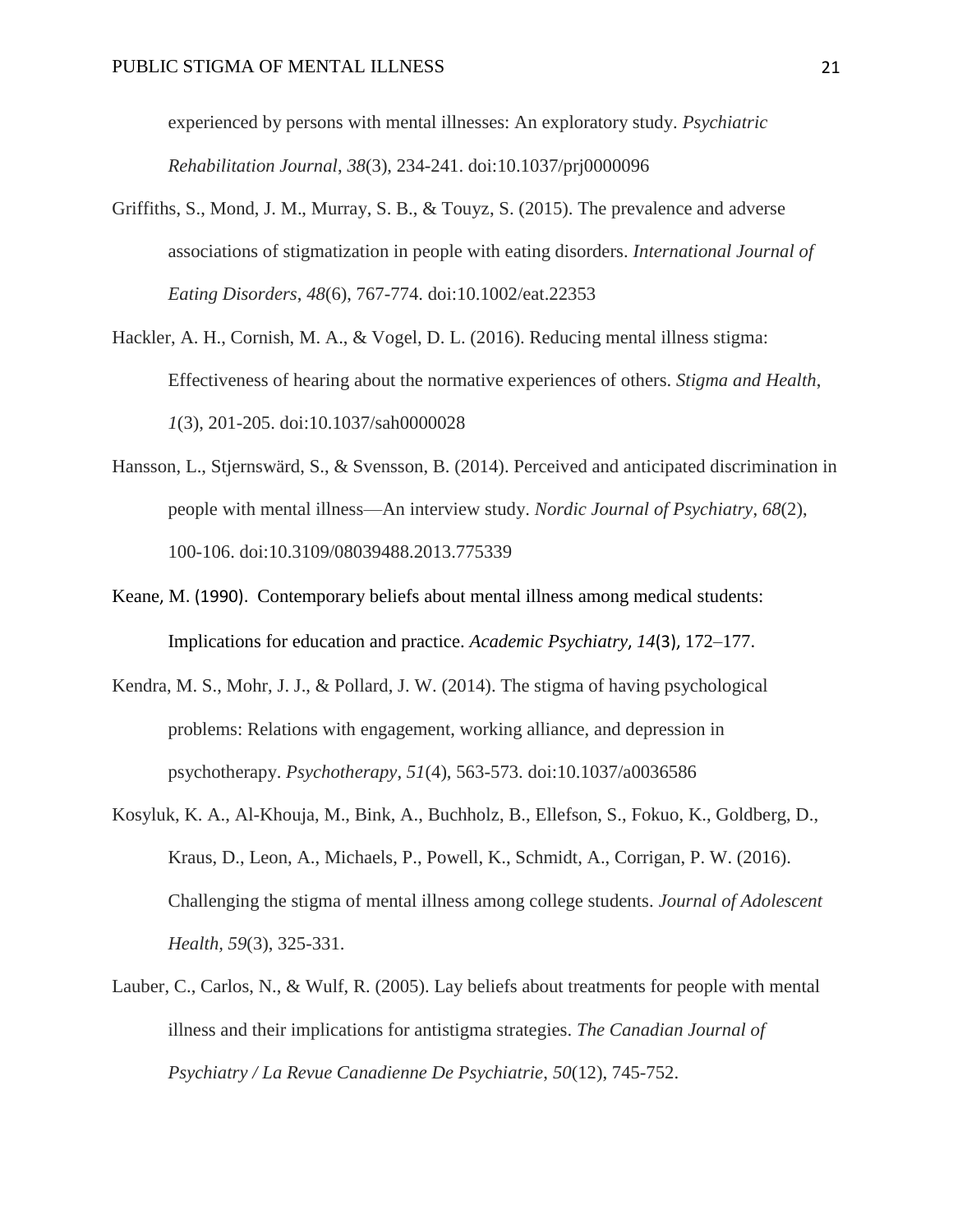- Levy, B., Celen-Demirtas, S., Surguladze, T., & Sweeney, K. K. (2014). Stigma and discrimination: A socio-cultural etiology of mental illness. *The Humanistic Psychologist*, *42*(2), 199-214. doi:10.1080/08873267.2014.893513
- Li, W., Dorstyn, D. S., & Denson, L. A. (2014). Psychosocial correlates of college students' help-seeking intention: A meta-analysis. *Professional Psychology: Research and Practice*, *45*(3), 163-170. doi:10.1037/a0037118
- Lundberg, B., Hansson, L., Wentz, E., & Bjorkman, T. (2009). Are stigma experiences among person with a mental illness related to perceptions of self-esteem, empowerment, and a sense of coherence? *Journal of Psychiatric and Mental Health Nursing, 16*(6), 516-522
- Lyons M, Ziviani J. (1995). Stereotypes, stigma and mental illness: Learning from fieldwork experiences. *American Journal of Occupational Therapy 49*(10)*,* 1002–1008.
- Overton, S. L., & Medina, S. L. (2008). The stigma of mental illness. *Journal of Counseling and Development*, *86*(2), 143-151. doi:10.1002/j.1556-6678.2008.tb00491.x
- Reinke, R. R., Corrigan, P.W., Leonhard, C., Lundin, R.K., & Kubiak, M.A. (2004). Examining two aspects of contact on the stigma of mental illness. *Journal of Social and Clinical Psychology*, 23(3), 377-389.
- Sarkin, A., Lale, R., Sklar, M., Center, K. C., Gilmer, T., Fowler, C., & Ojeda, V. D. (2015). Stigma experienced by people using mental health services in San Diego County. *Social Psychiatry and Psychiatric Epidemiology*, *50*(5), 747-756. doi:10.1007/s00127-014- 0979-9
- Schulze, B. (2007). Stigma and mental health professionals: A review of the evidence on an intricate relationship. *International Review of Psychiatry*, *19*(2), 137-155. doi:10.1080/09540260701278929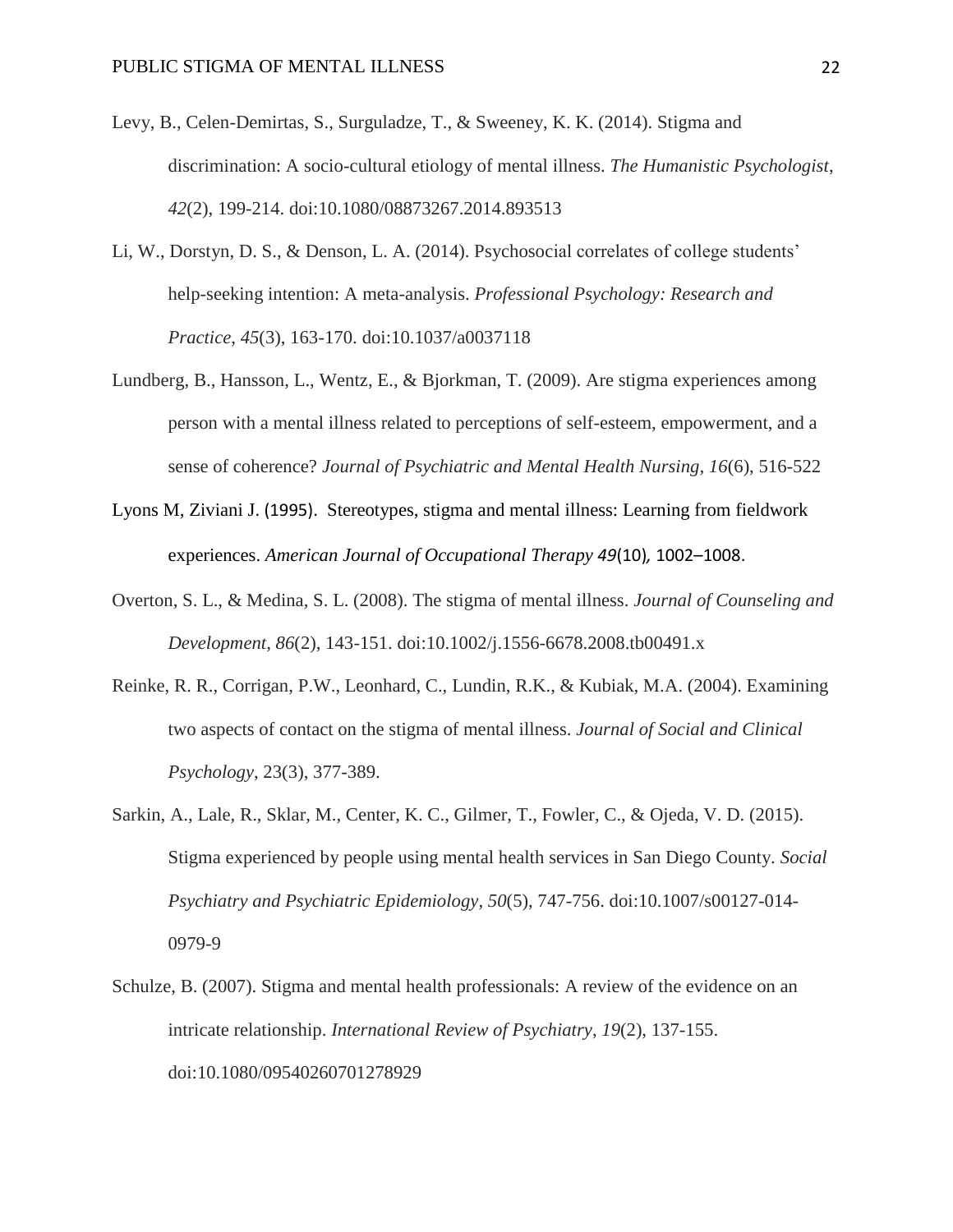- Servais, L. M., & Saunders, S. M. (2007). Clinical psychologists' perceptions of persons with mental illness. *Professional Psychology: Research and Practice*, *38*(2), 214-219. doi:10.1037/0735-7028.38.2.214
- Sue, D. W., Bucceri, J. M., Lin, A. I., Nadal, K. L., & Torino, G. C. (2010). Racial microaggressions and the Asian American experience. *Asian American Journal of Psychology, 13*(1), 88–101.
- Smith, J. D., Mittal, D., Chekuri, L., Han, X., & Sullivan, G. (2016) A Comparison of Provider Attitudes Towards Serious Mental Illness Across Different Health Care Disciplines. *Stigma and Health.*
- Maier, J. A., Gentile, D. A., Vogel, D. L., & Kaplan, S. A. (2014). Media influences on selfstigma of seeking psychological services: The importance of media portrayals and person perception. *Psychology of Popular Media Culture*, *3*(4), 239-256. doi:10.1037/a0034504
- Mannarini, S., & Boffo, M. (2014). The relevance of security: A latent domain of attachment relationships. *Scandinavian Journal of Psychology, 55*(1), 53-59.
- Michaels, P.J., Corrigan, P.W., Buchholz, B., Brown, J., Arthur, T., Netter, C., & MacDonald-Wilson, K. L. (2014), Changing stigma through a consumer-based stigma reduction program. *Community Mental Health Journal, 50* (4), 395-401.
- Mirabi, M., Weinman, M.L., Magnetti, S.M., & Keppler, K.N. (1985). Professional attitudes toward the chronic mentally ill. *Hospital & community Psychiatry, 36*(4), 404-405.
- Nemec, P. B., Swarbrick, M., & Legere, L. (2015). Prejudice and discrimination from mental health service providers. *Psychiatric Rehabilitation Journal*, *38*(2), 203-206. doi:10.1037/prj000014